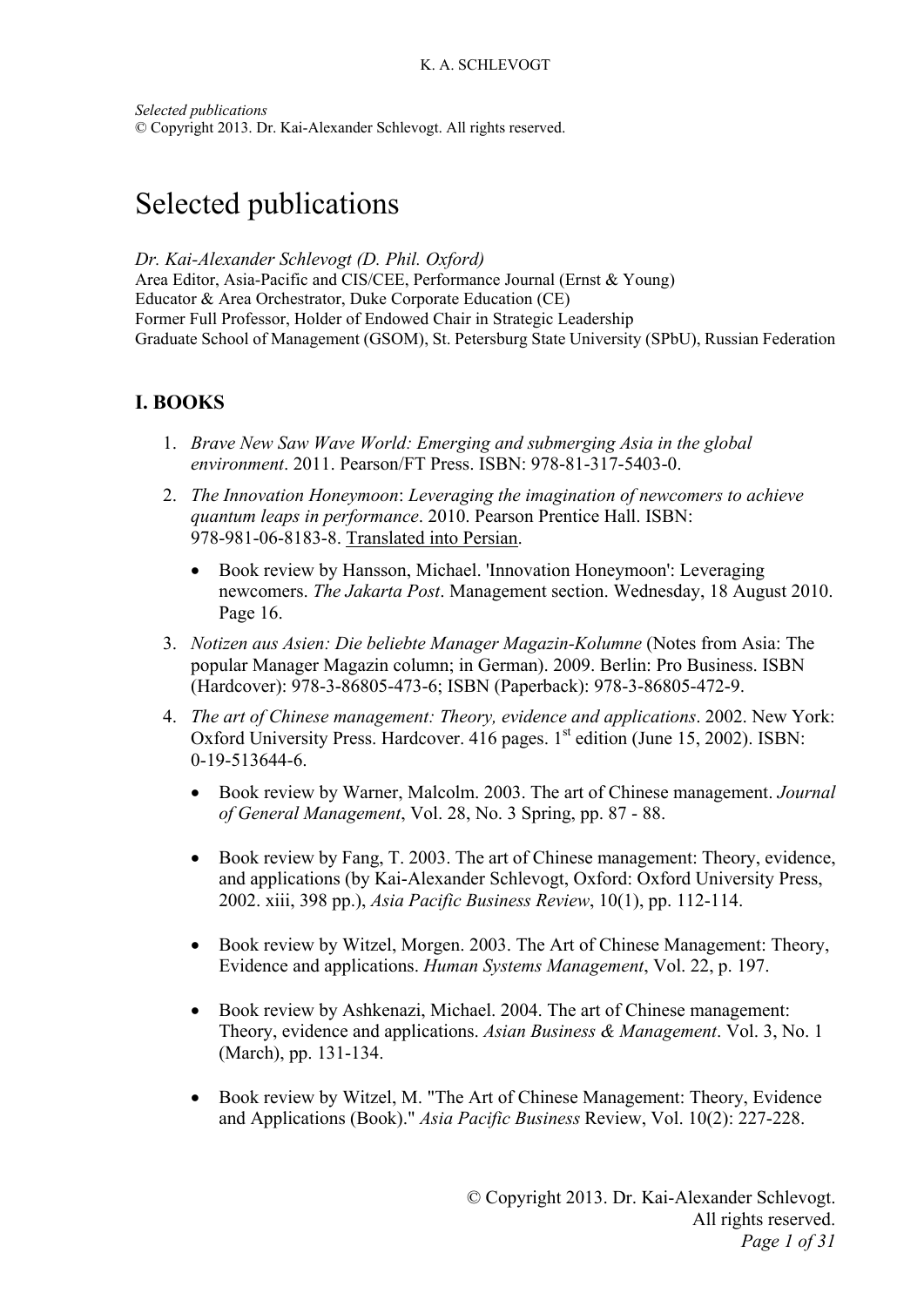- Book review by Hong, J. F. L. (2004). "The art of Chinese management: Theory, evidence and applications." *Management Learning* 35(1): 78-82.
- Book note (classified as book that is of particular interest to practitioners and scholars of business) by Parrish, Michael (Book Review Editor). 2003: The Art of Chinese Management. *Business Horizons*. Volume 46, Issue 5 (September/October) 2003, p. 75.
- 5. *Inside Chinese organizations: An empirical study of business practices in Chin*a. 1999. Parkland, FL: Dissertation Publisher (ISBN: 1-58112-045-1). Paperback. 481 pages. 1<sup>st</sup> edition (February 15, 1999).
- 6. *Power and control in Chinese private enterprises: Organizational design in the Taiwanese media industr*y. 1998. Parkland, FL: Dissertation Publisher (ISBN 1-58112033-8). Paperback. 168 pages. 1<sup>st</sup> edition (December 15, 1998).

# **II. BOOK CHAPTERS**

- 1. The virtue of trend-setting. 2010. In *Reflections: A collection of commentaries*. Edited by Ang Swee Hoon (Foreword by Lim Swee Say, Minister, Prime Minister's Office & Secretary-General, National Trade Union Congress). Pp. 89-92. Singapore: NUS Business School/Singapore Press Holdings Ltd.
- 2. Charting a new course for a post-crisis world. 2010. In *Reflections: A collection of commentaries*. Edited by Ang Swee Hoon (Foreword by Lim Swee Say, Minister, Prime Minister's Office & Secretary-General, National Trade Union Congress). Pp. 47-48. Singapore: NUS Business School/Singapore Press Holdings Ltd.
- 3. Chinese entrepreneurship and resilient national development: how "Web-based Chinese Management" can help the growth of China's multiple ownership economy. 2002. In *Chinese Entrepreneurship and Asian Business Networks*. Edited by T. Menkhoff and S. Gerke. pp. 84-99. London and New York: RoutledgeCurzon (Taylor & Francis Group).
- 4. The building of a powerful nation: Ten theses regarding China's medium-term development (in Chinese). 2001. In *Dialogue with 21st Century's China*. Volume: Development, pp. 376-389. Beijing: Central Document Publisher.
- 5. "Stakeholder value" instead of value destruction: How to create real fortunes (in Chinese). 2001. In *Dialogue with 21st Century's China*. Volume: Reforms, pp. 202-207. Beijing: Central Document Publisher.
- 6. Strategies, structures and processes for managing uncertainty and complexity: Worldwide learning from the Chinese organizational model of private enterprises. 2000. In M. A. Rahim, R. T. Golembiewski, & K. D. MacKenzie (Eds.), *Current Topics in Management* (Vol. 5, pp. 305-328). Stamford, Connecticut: JAI Press.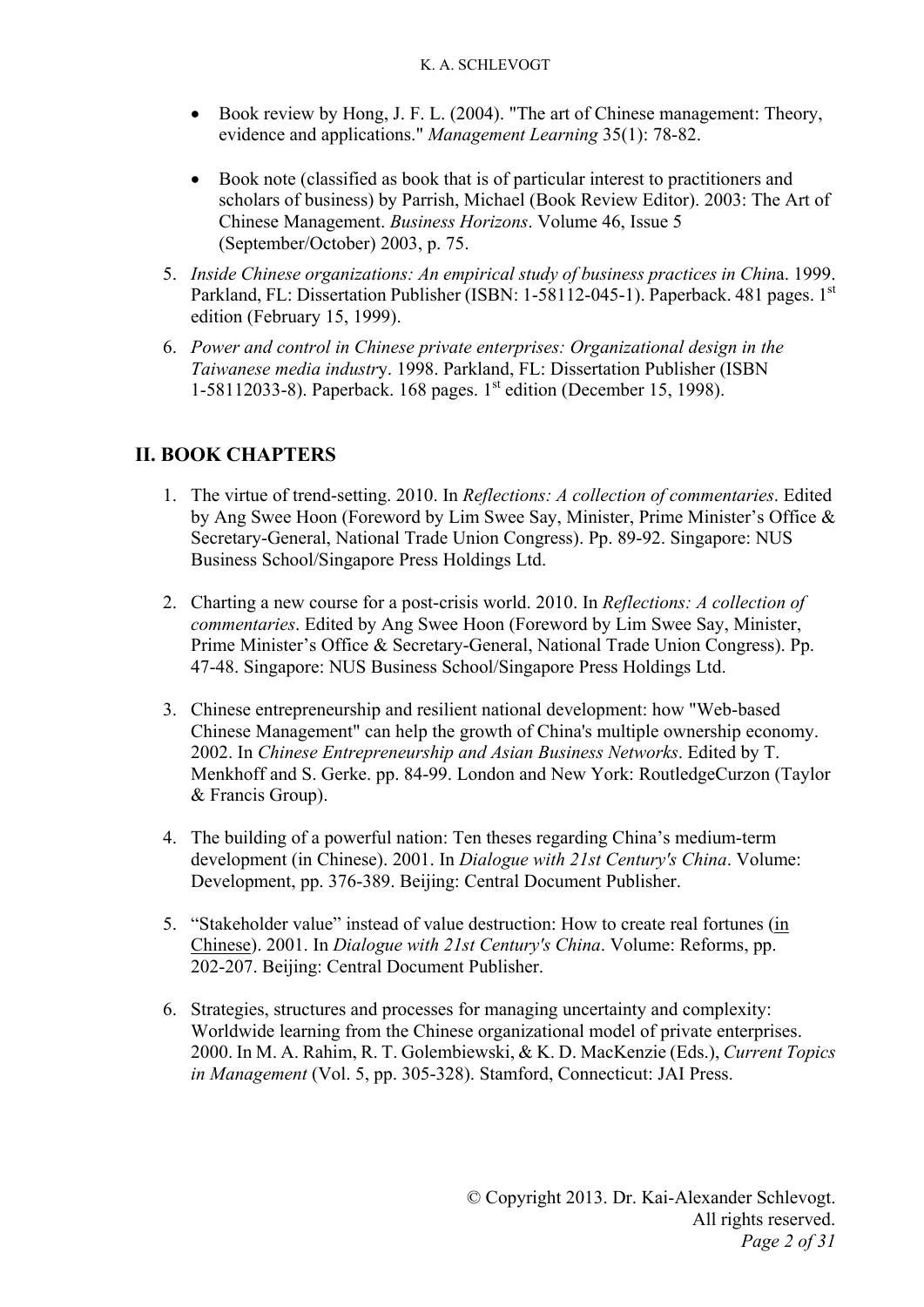### **III. JOURNAL ARTICLES (INCLUDING APPLIED JOURNALS)**

- 1. Strategic leadership in high-growth markets: The missing link for success at the ultimate growth frontier. *Effective Executive*. Volume 16. Issue 2 (June) 2013. Pp. 62-88. Reference # 03M-2013-06-08-01.
- 2. The virtue of 'Confucian Leadership': Transforming yourself into an avant-garde chief by learning from an ancient sage. *Effective Executive*. Volume 15. Issue 1 (March) 2012. Pp. 58-62. Reference # 03M-2012-03-05-01.
- 3. Debottlenecking leadership: How to create high-impact surrogates to focus on strategic essentials. *Performance Journal*. Volume 4. Issue 1. 2011. Pp. 12-21.
- 4. The hidden power of the "Little Fairy Strategy": How leaders can produce surrogates for themselves and free up their bandwidth. *Effective Executive*. Volume XIII. Issue 8 (August) 2010. Pp. 34-39. Reference # 03M-2010-07-06-01.
- 5. A blueprint for perpetuating the Innovation Honeymoon: Transforming the institutional triad to anchor productive originality in the organization. *Effective Executive*. Volume XIII. Issue 5 (May) 2010. Pp. 50-52. Reference # 03M-2010-05-09-01.
- 6. The blessings of intellectual openness: Generously share ideas in the innovation abode and prosper beyond imagination! *Effective Executive*. Volume XIII. Issue 4 (April) 2010. Pp. 10-16. Reference # 03M-2010-04-02-01.
- 7. The quest for excellence in bifocal leadership: Exploiting the power of multistage idea workout. *Effective Executive*. Volume XIII. Issue 1 (January) 2010. Pp. 60-65. Reference # 03M-2010-01-08-01.
- 8. China's Demographic IOU. Section: External editors speak. *Performance* (Ernst & Young). Volume 2. Issue 4 (October). 2009. P. 5.
- 9. The gambler's dilemma: implications of the global financial shakeout. *Performance* (Ernst & Young). Volume 2. Issue 3 (July). 2009. Pp. 50-59.
- 10. The art and science of selecting idea gems: The strategic winnowing sieve and innovation honeymoon board. *Effective Executive*. Volume XII. Issue 10 (October) 2009. Pp. 26-33. Reference # 03M-2009-10-06-01.
- 11. Leaders must serve as apiarists: Surplus value creation and capture during the innovation honeymoon. *Effective Executive*. Volume XII. Issue 6 (June). 2009. Pp. 46-49. Reference # 03M-2009-06-08-01.
- 12. Surplus value creation and capture during the innovation honeymoon: Part 1. *Effective Executive*. Volume XII. Issue 4 (April). 2009. Pp. 13-17. Reference # 03M-2009-04-03-01.
- 13. The danger of leadership extremism: Global economic crisis. *Effective Executive*. Volume XII. Issue 3 (March). 2009. Pp. 36- 45. Reference # 03M-2009-03-06-01.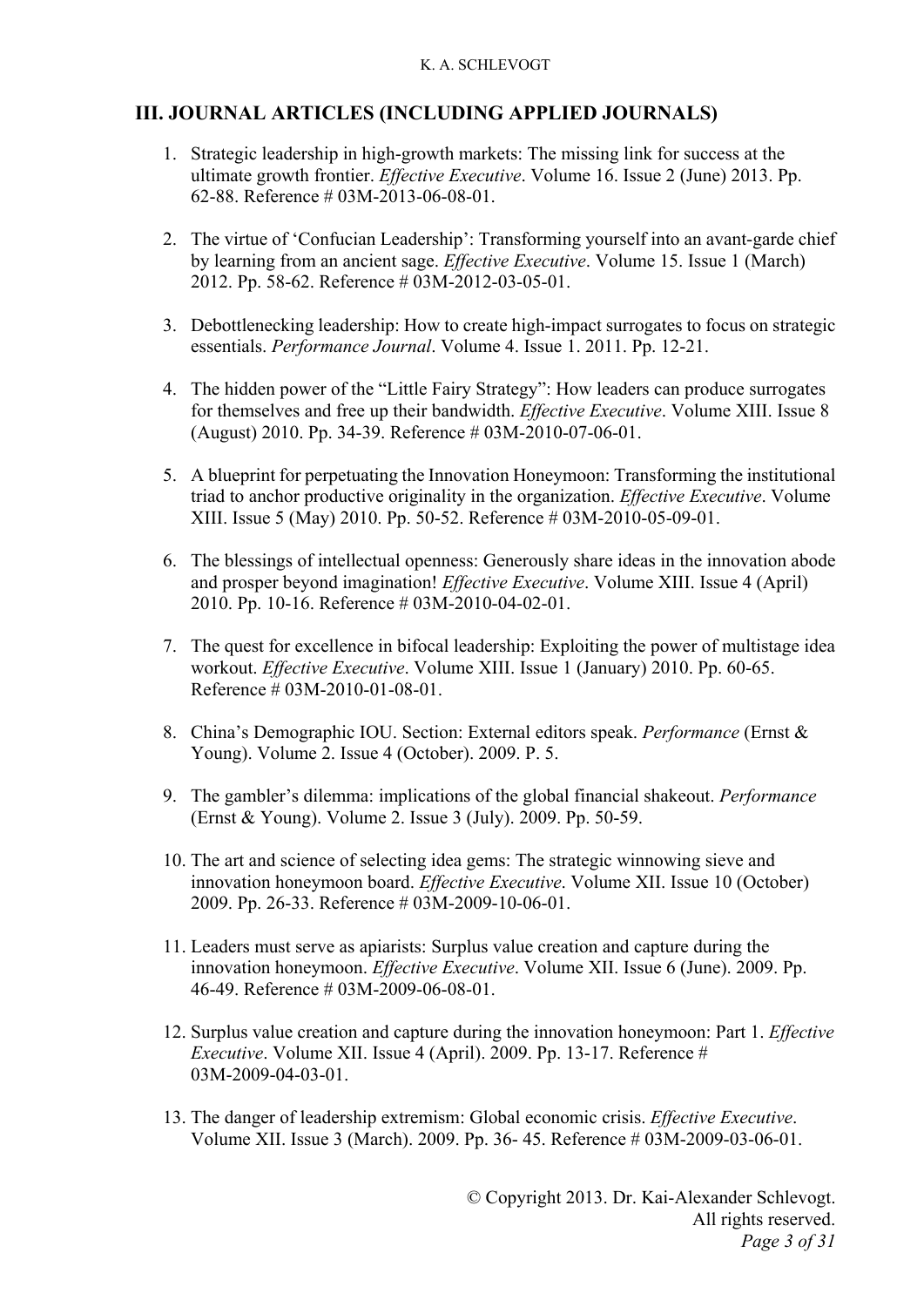- 14. Leadership primer on crisis psychology and policy failure: The "Bias Mind Map". *Effective Executive*. Volume XI. Issue 12 (December). 2008. Pp. 54-71.
- 15. How to lead in soul-calling moments: Creating 'crisis heroes'. *Effective Executive*. Theme: Global Economy and Global Managers. Volume XI, No. 10 (October) 2008. Pp. 72-81.
- 16. The power of causal understanding: Five 'magic steps'. *Effective Executive.* Volume XI, No. 8 (August) 2008. Pp. 69-78.
- 17. Germany's future lies in the East (Deutschlands Zukunft liegt im Osten). *Global Leadership Review*. Inaugural Issue: National Strategy. Section: View from the top. Volume I. Issue 1 (January-February). 2008. Pages 25-35.
- 18. Limits of drawing board work (Grenzen der Reißbrettarbeit). *Global Leadership Review*. Inaugural Issue: National Strategy. Section: Features. Volume I. Issue 1 (January-February). 2008. Pages 21-24.
- 19. Political chess in the desert state (Politisches Schachspiel im Wüstenstaat). *Global Leadership Review*. Inaugural Issue: National Strategy. Section: Features. Volume I. Issue 1 (January-February). 2008. Pages 15-20.
- 20. Freedom of research in fenced-off district (Forschungsfreiheit im Sperrbezirk). *Global Leadership Review*. Inaugural Issue: National Strategy. Section: Features. Volume I. Issue 1 (January-February). 2008. Pages 11-14.
- 21. The house of wisdom at the Red Sea (Das Weisheitshaus am Roten Meer). *Global Leadership Review*. Inaugural Issue: National Strategy. Section: Features. Volume I. Issue 1 (January-February). 2008. Pages 7-10.
- 22. Singapore's sovereign shopping spree (Singapurs souveräne Einkaufstour). *Global Leadership Review*. Inaugural Issue: National Strategy. Section: Features. Volume I. Issue 1 (January-February). 2008. Pages 1-6.
- 23. The making of China heroes: The movers and shakers. *Effective Executive*. Volume X, No. 12 (December) 2007. Pages 47-57.
- 24. When to stop innovation? (Chinese title: 何时叫停创新). *Business Management Review* (商学院). April 2007. P. 64
- 25. Inside the innovator's head. *HR Magazine*. Issue 7.3 (April) 2007. Page 54.
- 26. Culture: Managing diversity. 2003. *China Economic Review*. Vol. 13, No. 8 (September), pp. 22-23.
- 27. Culture: Winds of cultural change. 2003. *China Economic Review*. Vol. 13, No. 7 (August), pp. 16-17.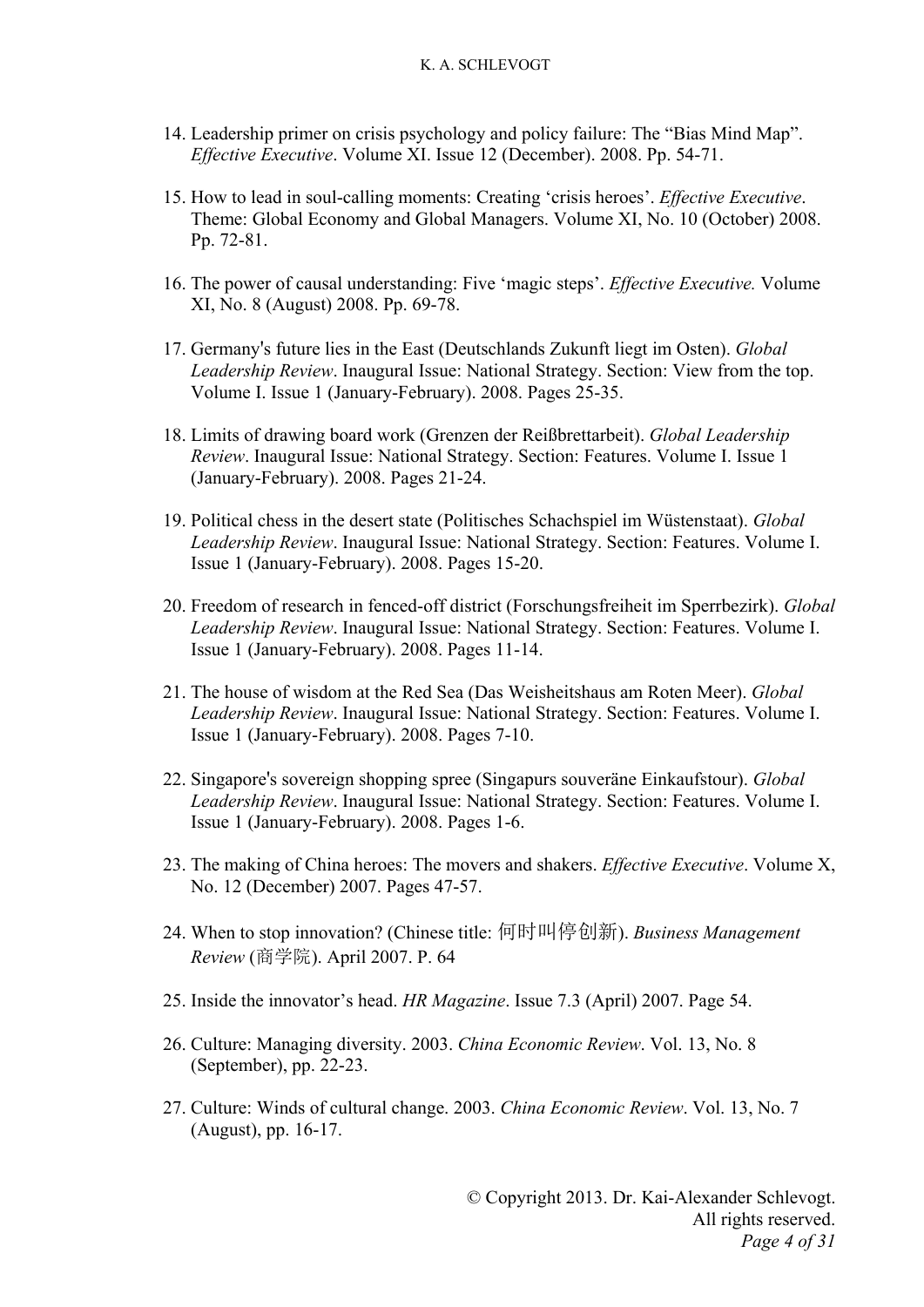- 28. Reducing the risk (Investment strategy). 2003. *China Economic Review*. Vol. 13, No. 5 (June), pp. 11-14.
- 29. Management and organizations in the Chinese context. *Journal of International Business Studies*. 2002. 33, 3 (Third Quarter), 629-632.
- 30. Why multinationals should re-nationalise. *European Business Forum*. Debate. 2002. Issue 10 (Summer), 11-14.
- 31. Dealing with dilemmas (Ethics management in China). 2002. *China Economic Review*. Vol. 12, No. 5 (June), pp. 18-20.
- 32. Capitalising on crises. 2002. *China Economic Review*. Vol. 12, No. 3 (April), pp. 18-19.
- 33. Commentary and interview by Kai-Alexander Schlevogt: Supranational visionary and builder of Euroland: Former German chancellor Dr. Helmut Kohl on the euro's significance for Germany and its neighbors. *Academy of Management Executive*. Vol. 16, No. 1, February 2002, 8-12.
- 34. Making sense of the market. 2001-2002. *China Economic Review*. *11*(11) December-January, 19-21.
- 35. Asia-Pacific web-mastery: The seedbed of regional prosperity. 2001. *Asia Pacific Journal of Management*. *18*(4), 556-560.
- 36. Institutional and organizational factors affecting effectiveness: Geoeconomic comparison between Shanghai and Beijing. 2001. *Asia Pacific Journal of Managemen*t. *18* (4), 519-551.
- 37. A catalyst for intellectual and social capital in Asia Inc.: 2nd Asia Academy of Management Conference in Singapore." *Organization Studies*. 22. Issue 5 (September-October). 2001: 900-903.
- 38. Bonding loyalty. 2001. *China Economic Review*. *11*(8), 16-18.
- 39. How dragons can mutate into paper tigers. *European Business Forum*. 2001. Issue 6 (Summer), 71-72.
- 40. The distinctive structure of Chinese private enterprises: A Comparison between the state and private sector. *Asia Pacific Business Revie*w. 2001. *7* (3), 1-33.
- 41. Cultivating loyalty. 2001. *China Economic Review*. *11*(7), 1, 18-19.
- 42. Managing radical change: What Indian companies must do to become world-class. *Academy of Management Executive*. Vol. 15. Issue 2 (May). 2001, 134-135.
- 43. Doing business in the Russian Federation: Time for anti-cyclical investments. 2000. *Thunderbird International Business Review* (formerly *The International Executive*), Volume 42. Issue 6 (November/December), 707-734.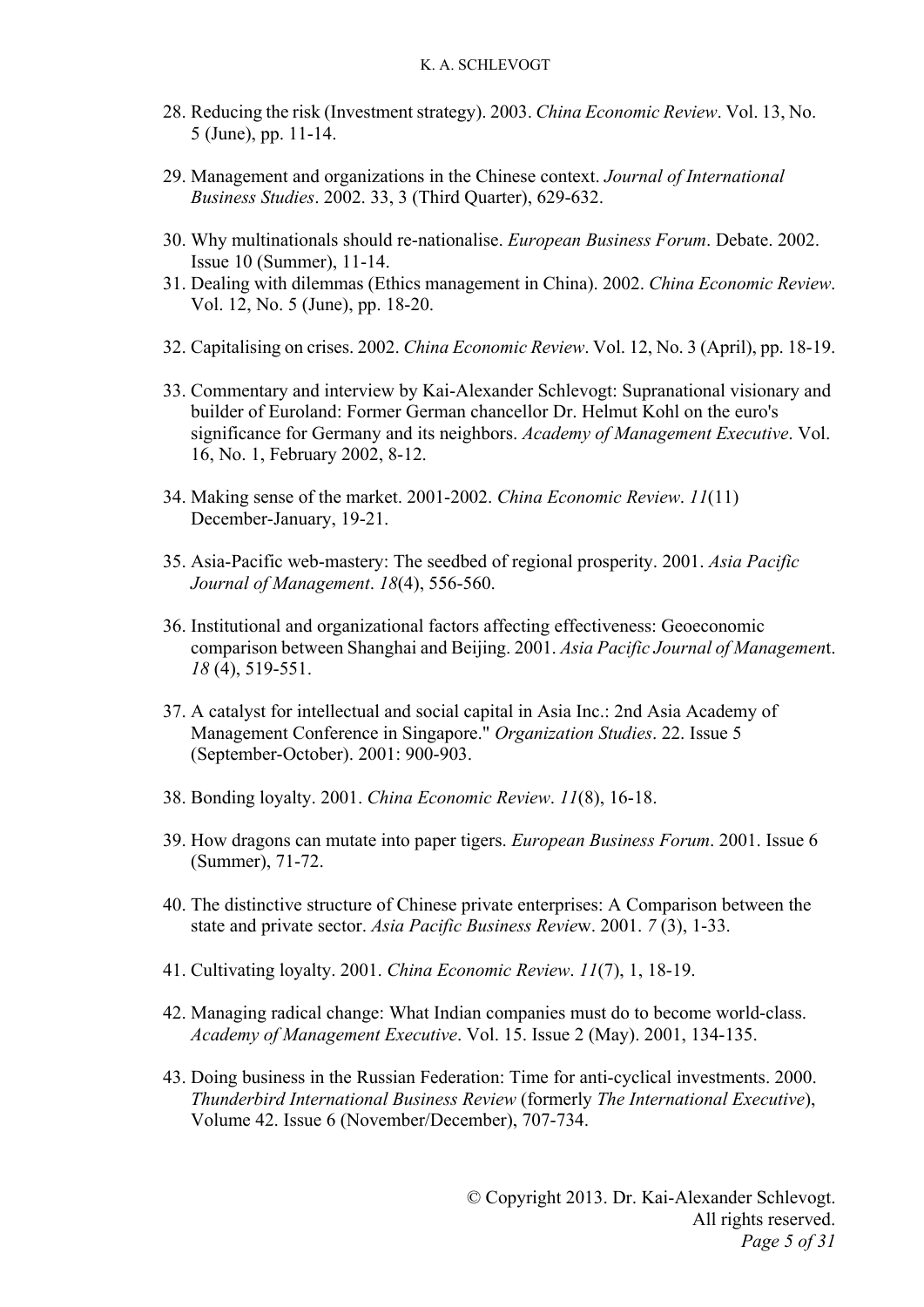- 44. The branding revolution in China: Chinese entrepreneurs are waking up to the value of brands. 2000. *China Business Review*, *27* (3), 52-57.
- 45. The nascent Chinese consulting market: Best-practice approaches. *Journal of Management Consultin*g. 2000. *11* (3), 15-22.
- 46. China's western campaign. *Far Eastern Economic Revie*w. 2000. 163 (33). August 17, 29.
- 47. The nascent Chinese consulting market: Opportunities and obstacles. 2000. *C2M: Consulting to Management* (formerly *Journal of Management Consulting*), *11*(2), 28-34.
- 48. Doing business in China Part II: Investing and managing in China -How to dance with the dragon. *Thunderbird International Business Review* (formerly *The International Executiv*e). 2000. Vol. 42. Issue 2 (March/April). 201-226.
- 49. Today's Asia for tomorrow's Europe: Time for national visions in a new "age of empire". *European Business Foru*m. 2000. Issue 2, 76-78.
- 50. Doing business in China Part I: The business environment in China -Getting to know the next century's superpower. *Thunderbird International Business Review* (formerly *The International Executiv*e). 2000. Vol. 42. Issue 1 (January/ February), 85-111.
- 51. From America without love. *European Business Foru*m. 2000. *1* (1), 58-60.
- 52. Web-based Chinese Management (WCM): Toward a new management paradigm for the next millennium? *Thunderbird International Business Review* (formerly *The International Executiv*e). 1999. Vol. 41. Issue 6 (November/December), 655-692.

### **IV. PROFESSIONAL MAGAZINE ARTICLES**

- 1. US Economy and Asia: Full-length Channel NewsAsia interview with Dr. Kai-Alexander Schlevogt, NUS Business School, Department of Business Policy. *Business Edge*. May 2008.
- 2. The future of the Singapore Girl (in Chinese: "新加坡女孩儿"的未). *Window to Management* (管理视窗). Management trends (管理潮流). Volume 35. January 2008. Pages 4-5.
- 3. The art of effective executive education. *CDTLink*. Section: Teaching methods. Vol. 11. No. 3 (November 2007). Pages 12-13 (1,160 words).
- 4. Risky course (Riskanter Kurs). *Wirtschaftswoche* (in German). Nr. 26. 25 June 2007. Politik + Weltwirtschaft. Pp. 44-45.
- 5. Going East (Going East). *Wirtschaftswoche* (in German). Nr. 26. 25 June 2007 Politik + Weltwirtschaft. P 45.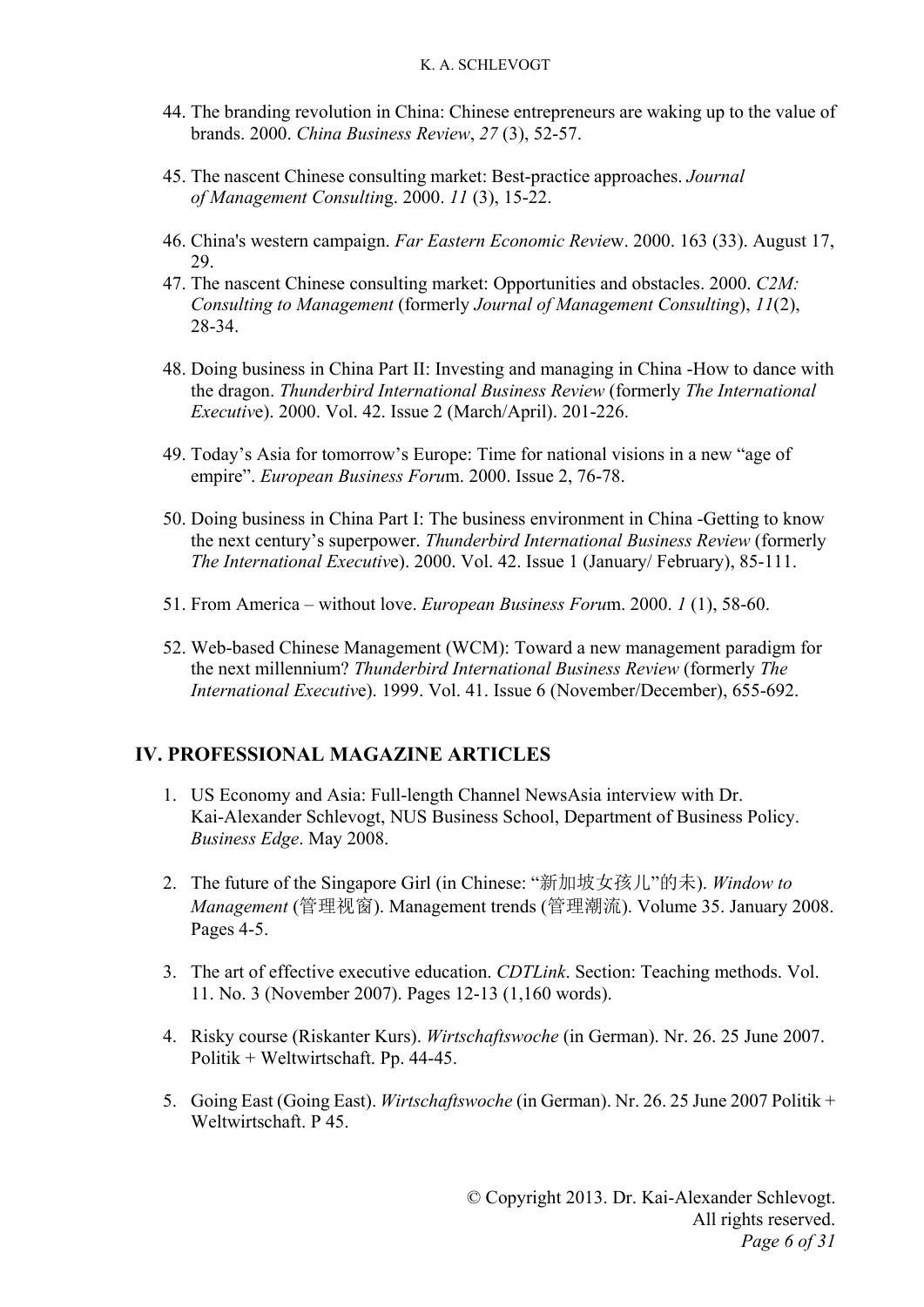- 6. Productivity of absent workers. *The Edge Singapore*. Manager@Work section / Opinion. February 26, 2007. P. 6
- 7. The great leap nowhere: China's western campaign is fraught with difficulty. *Asian Business*. 2001. Vol. 37. Issue 1 (January), 40-42.
- 8. Executing your change agenda to achieve strong impact and continuous improvements: The journey is the reward (in Chinese). *China Marketin*g. 2000. *7* (July), 14-17.
- 9. Energizing the organization for your change mission: Getting your troops ready for the battle (in Chinese). *China Marketin*g. 2000. *5* (May), 22-25.
- 10. Snail track instead of "leapfrogging": The other side of development (Schneckenpfad statt "Bocksprung": Die andere Seite der Entwicklung). *China-Contact*. 2000. Issue 5 (May), 26-28.
- 11. Preparing for powerful change: How to develop a world-class leadership platform and agenda (in Chinese). *China Marketin*g. 2000. *4* (April), 20-22.
- 12. Call for a knowledge crusade: On the mistake to bring intellectual guest workers as stopgap to Germany (Aufruf zum Wissenskreuzzug: Über den Irrweg, intellektuelle Gastarbeiter als Lückenbüßer nach Deutschland zu holen). 2000. *German Business Weekly* (Wirtschaftswoche), 14 (March 30), p. 30.
- 13. Medium-term development: At the same time extremely fast and extremely slow (Mittelfristige Entwicklung: Gleichzeitig extrem schnell und extrem langsam). *China-Contact*.1999. Issue 12 (December), 6-8.
- 14. Time to celebrate successes. *One Eighth* (published by English Department of Peking University). 1999. Issue: November. P.1.

### **V. PROCEEDINGS/CONFERENCE PAPERS**

- 1. Key success factors in the Land of Dragons: The CHINA framework for high organizational effectiveness. 2000. In N. Pangarkar (Ed.), *Best paper proceedings of the Second Asia Academy of Management Conference, Conference theme: Managing in Asia Challenges and opportunities in the new millennium*. December 15-17 (pp. 1-10). Singapore: Asia Academy of Management.
- 2. Developing international management education in emerging markets for the 21st century: Challenges and solution blueprints for Chinese universities and their global educational web-partners. *Second Asia Academy of Management Conference, Conference theme: Managing in Asia — Challenges and opportunities in the new millennium*. December 15-17, 2000. Singapore. Extended abstract included in Best Papers Proceedings.
- 3. An organizational portfolio analysis of knowledge: Are managers able to learn? (With Lex Donaldson). 2000. *Australian and Pacific Researchers in Organization Studies*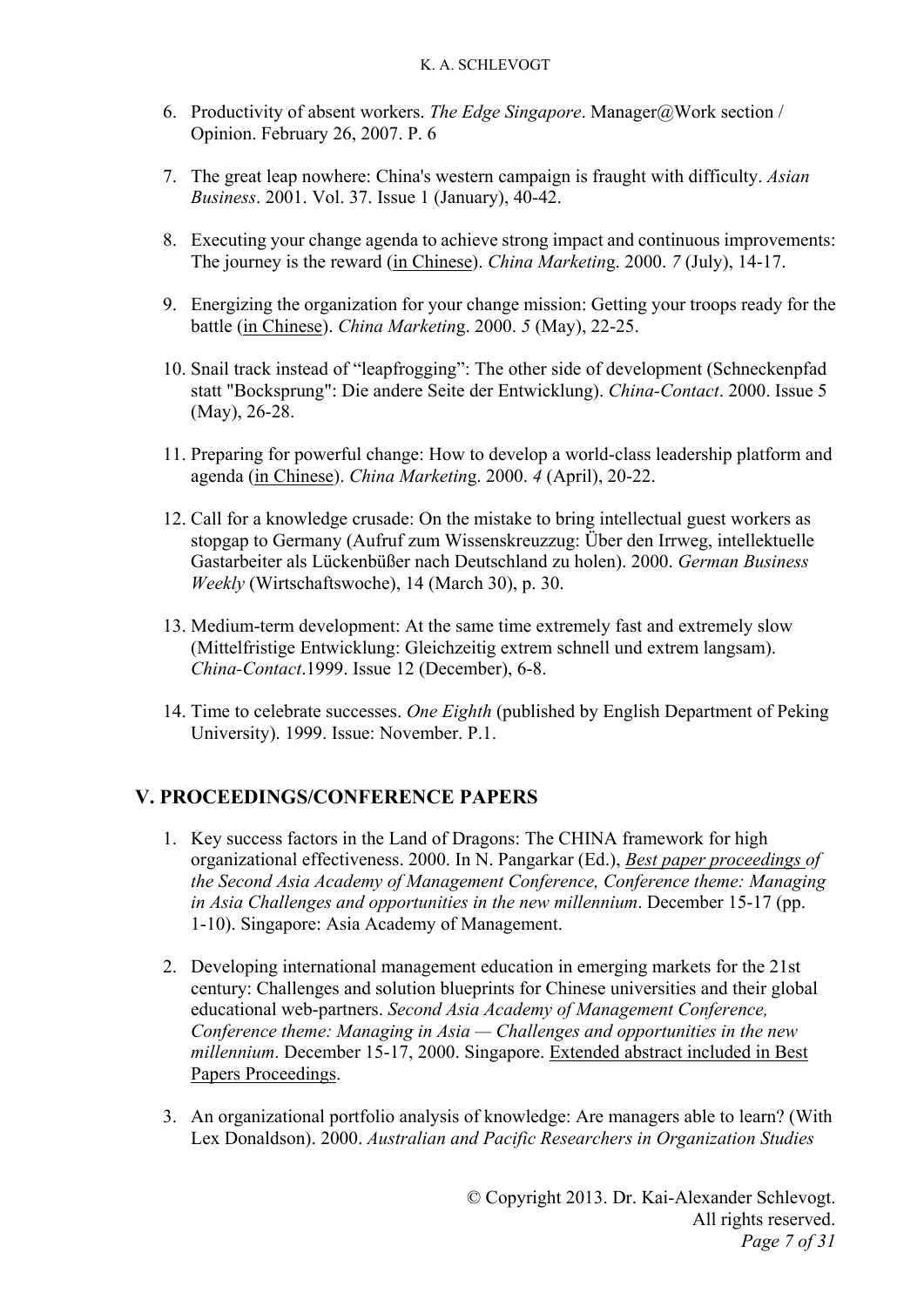*Conference* (APROS). Conference theme: Organizing knowledge economies and societies. December 14-17, Sydney.

- 4. Measuring the concept of contingency fit in organizational research: Theoretical advances and new empirical evidence from China (with Lex Donaldson). *Academy of Management Annual Conference/OMT Divisio*n. August 1999. Chicago, USA. In S. J. Havlovic (Ed.), *Proceedings of the 59th Annual Meeting of the Academy of Management, August 6-11* (pp. 42-43). Chicago, IL: Academy of Management.
- 5. The art of Chinese management: Towards a new management paradigm for the 21st century? *Sixth Annual International Conference on Advances in Management (ICAM)/International Management Trac*k, July 7-10, 1999, Baton Rouge, Louisiana, USA. In P. Minors (Ed.), *Proceedings of the Sixth Annual International Conference on Advances in Managemen*t, Vol. 6, pp. 65-66. Bowling Green, KY: Center for Advanced Studies in Management.

# **VI. INVITED KEYNOTE SPEECHES**

- 1. Pioneering the Innovation Honeymoon® in emerging markets: Gaining productivity from new talent at business frontiers (在刚崛起的市场推动"创新蜜月®": 从工商领 域的新兴人才获取生产力). Keynote speech delivered to the *5th Mandarin Management Forum* (MMF) (第五届新加坡国立大学商学院华语管理论坛). Forum theme: Managing cross-cultural talent for innovation and productivity gains (以创新与 生产力考虑管理跨文化人才). Organizer: National University of Singapore (NUS) Business School (co-hosted by: NUS Business School Mandarin Alumni). Location: Singapore, Merchant Court Swissotel. Date: Friday, 9 April 2010. Time: 13:45-14:30. Language: Chinese. Followed by round table discussion.
- 2. The art and science of flashpoint leadership: How to inspire people to greatness during times of crisis. *Nan Hua High School Assembly Talk*. Venue: Nan Hua High School (南 华中学), 41 Clementi Ave 1, Singapore 129956. Date: Thursday, 28 May 2009. Time: 10.30-11.30 am (Secondary 1 & 2) & 12.00-13.00pm (Secondary 3 & 4).
- 3. Strategic leadership in times of crisis: Lessons from East and West. *NUS Open House speech*. Venue: National University of Singapore (NUS), University Hall Auditorium, Level 2 Lee Kong Chian Wing. Saturday, 14 March 2009, 4.45pm-5.15pm. Organized by BBA Program Office & NUS BIZ Corporate Relations and Communications Office.
- 4. Best practice in flashpoint leadership: Lessons from East and West. *First NUS Business School Alumni Summit in Jakarta*. Conference theme: Impact of global financial turmoil on Indonesia. Venue: Shangri-La Hotel, Kota BNI, Jl. Jend. Sudirman Kav. 1, Jakarta 10220, Indonesia. Sunday, 26 October 2008, 2-5pm (Speech approx. from 2.10-3pm). Organized by NUS Business School; co-organized by NUS Business School Mandarin & English Alumni Jakarta Chapters; supported by Universitas Indonesia and UPH.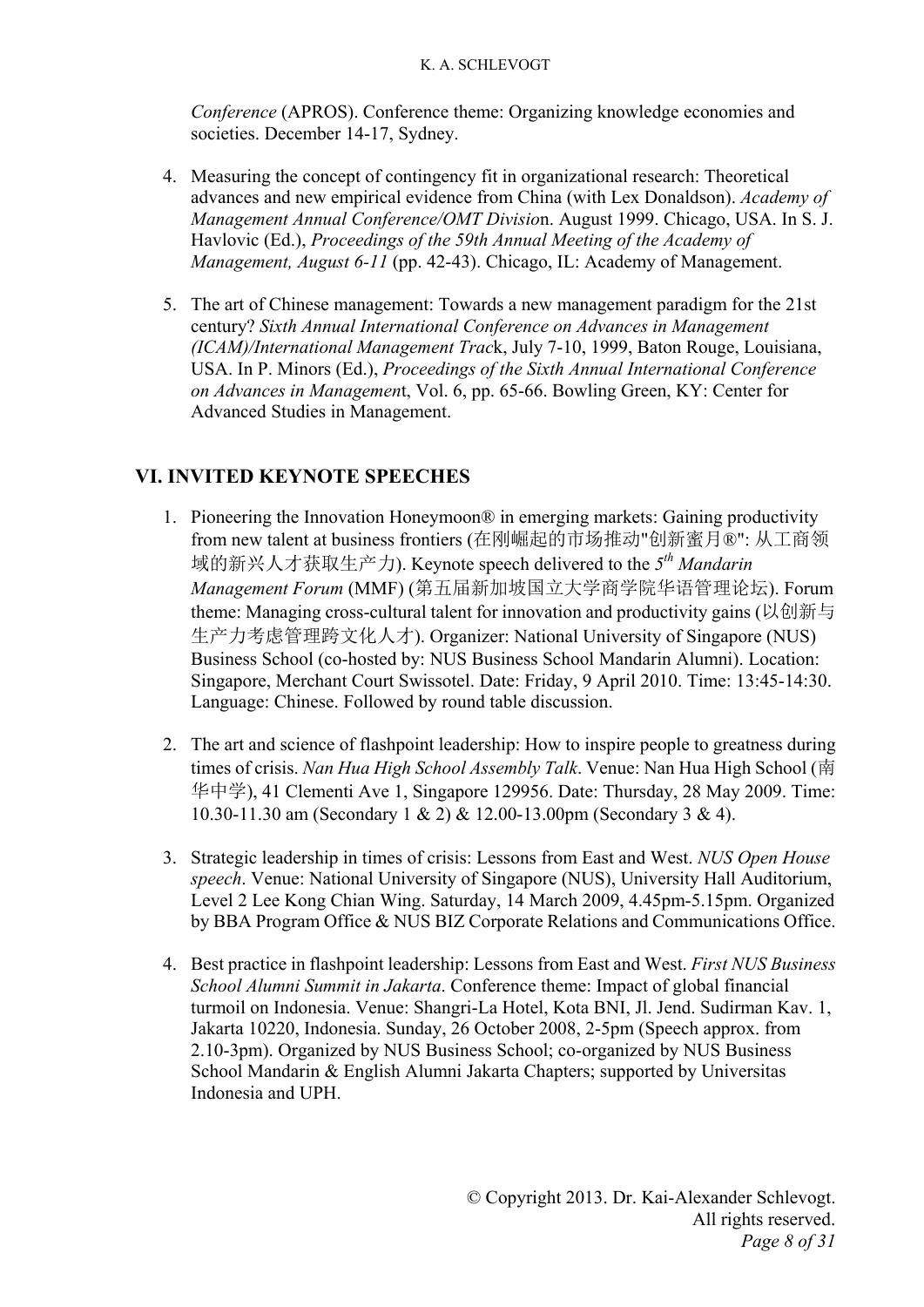- 5. Breakthrough results through motivation. *NUS MBA "Back to School" Seminar*. National University of Singapore. University Hall, Tan Chin Tuan Wing, Level 4, Enterprise Room, 24 November 2007, 4-6pm.
- 6. Shaping success in China. Keynote speech delivered to the *International Executive Committee (IEC) Global Conference*. DyStar. Singapore. 2 July 2007.
- 7. Frontiers of growth in emerging markets: Opportunities and risks in Brazil, Russia, India and China (BRIC). Keynote speech delivered at *13th Annual Conference on International Cash, Treasury and Risk for Finance Professionals in Asia*, organized by EuroFinance (The Economist Group), Conference theme: Powering up for business. Venue: Raffles City Convention Center, Raffles Plaza Collyer Ballroom, Singapore. 24 May 2007. Time: 9:10 – 10:00 am. Conference dates: 22–24 May 2007.
- 8. University reforms using the example of the Schlevogt Business School with special consideration of the experiences from the Anglo-American countries (Hochschulreformen am Beispiel der Schlevogt Business School unter besonderer Berücksichtigung der Erfahrungen aus den angloamerikanischen Ländern). Speech presented to the *LSE Alumni Berlin Brandenburg*. Willy-Brandt-Haus, Room Kasino, Berlin. July 11, 2002, 6:30 pm.
- 9. How Chinese companies can win in the WTO era (in Chinese). Keynote speech presented to *Meeting the Success Forum*, organized by Windows of the South. October 19, 2001. Guangzhou. China.
- 10. Growing China pioneers. Keynote speech presented to *APEX-EMBA Progra*m. National University of Singapore. October 4, 2000. Beijing. China.
- 11. From concept to implementation: How to lead effective change (in Chinese). Keynote speech presented at *Chic-Forum 2000*. April 30, 2000. Beijing China.
- 12. Market research in China. Keynote speech presented to *European Union Junior Management Program*. April 13, 2000. Beijing, China.
- 13. China in five years (China in fünf Jahren). Keynote speech presented to *German Embassy Economic Circl*e. October 20, 1999. Beijing. China.
- 14. Developing Chinese managers in the 21st century: New approaches to overcome existing challenges (in Chinese). Keynote speech paper presented at *International Conference on 21st Century Educatio*n. April 1999. Beijing. China.

### **VII. NEWSPAPER ARTICLES**

- 1. SingPost: Embracing change to deliver. *Business Times*. Editorial & Opinion. Friday, 7 October 2011. Page 27 (1,749 words).
- 2. Charting a new course for a post-crisis world. *Business Times*. Section: Top Stories. Wednesday, 26 August 2009. Page 2 (678 words).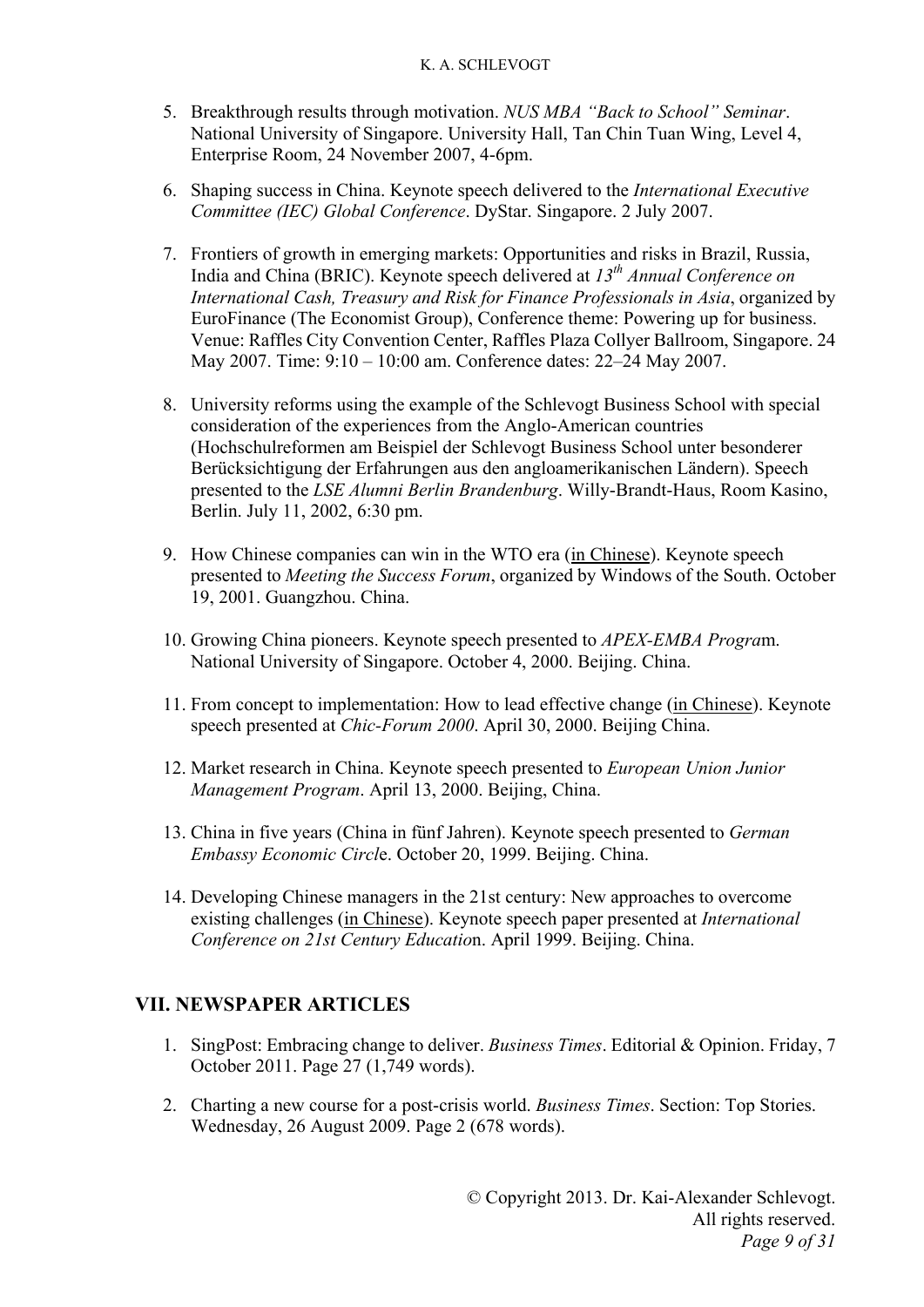- Audio-article: 4:33 minutes
- 3. The virtue of trend-setting. *Business Times*. Monday, 6 July 2009. Page 12 (1,124 words).
	- Audio-article: 7:09 minutes
- 4. The crisis in the head (Die Krise im Kopf). *Financial Times Deutschland* (in German). Monday, 17 November 2008. Page 26 (748 words).
- 5. Restraint recommended for sovereign wealth funds. *The Nation*. Opinion section. Wednesday, 12 November 2008. Page 9A.
- 6. The Janus face of vividness. The Jordan Times. Sunday, 9 November 2008 (1,090 words).
- 7. Beware the dangers of sovereign self-rule. *The Business Times*. Editorial & Opinion section. Thursday, 30 October 2008. Page 21 (1,111 words).
- 8. Rallying and motivating the masses. *The Straits Times*. Review section. 30 October 2008. Page 23 (934 words).
- 9. Sovereignty reasserted. *The Jordan Times*. Monday, 27 October 2008 (1,152 words).
- 10. The true value of state capitalism. *The Business Times*. Thursday, 16 October 2008. Page 21 (1,093 words).
- 11. National edge from foreign capitalists. *The Jordan Times*. Thursday, 16 October 2008 (1,088 words).
- 12. The sin of bailing others out. *The Jordan Times*. Sunday, 28 September 2008 (1,476 words).
- 13. How to awaken sleeping beauties (Part 3). *The Jakarta Post*. Wednesday, 16 April 2008. Page 18 (2,281 words).
- 14. True leaders are motive scouts (Part 2). *The Jakarta Post*. Wednesday, 9 April 2008. Page 17 (2,163 words).
- 15. The magic of hot-button leadership (Part 1). *The Jakarta Post*. Wednesday, 2 April 2008. Page 19 (1,919 words).
- 16. How strategists can cure early bird disease. *The Jakarta Post*. Wednesday, 30 January 2008. Page 19 (1,921 words).
- 17. Climbing foreign business mountains. *The Jakarta Post*. Wednesday, 26 December 2007. Page 7 (1,828 words).
- 18. Killing harmful ideas with the T-chart. *The Jakarta Post*. Management section. Wednesday, 24 October 2007. Page 19 (1,750 words).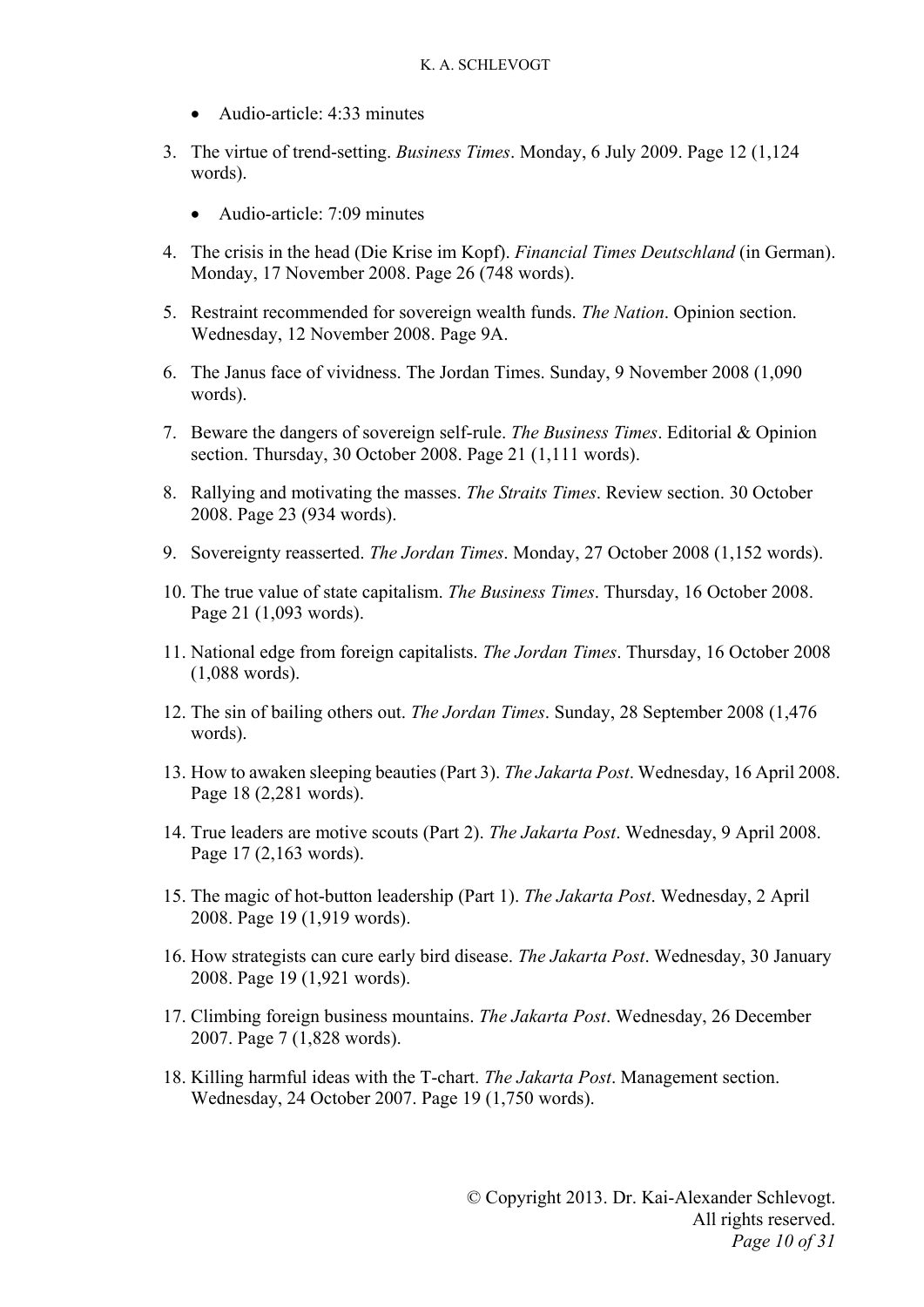- 19. Throw the book at sub-prime criminals At the heart of the current financial turmoil is simple, old fashioned fraud. *The Business Times*. Tuesday, 25 September 2007. Page 22 (1,120 words).
- 20. Can S'pore become major financial hub? *The Jakarta Post*. Wednesday, 19 September 2007. Page 7 (1,005 words).
- 21. Mortgage debacle the result of criminal action, not mistakes. *The Jakarta Post*. Monday, 10 September 2007. Page 6 (1,005 words).
- 22. Should you really become a global champion? *The Jakarta Post*. Wednesday, 22 August 2007. Page 18 (1,242 words).
- 23. Inspire followers with postmodern leadership. *The Jakarta Post*. Wednesday, 4 July 2007. Page 19 (988 words).
- 24. Dangerous policy firework in China. *The Jordan Times*. Monday, June 11, 2007.
- 25. A policy zigzag that veered off course. *The Straits Times*. Friday, 8 June 2007. Page 31 (839 words).
- 26. Speculative fever too hot to handle. *The Straits Times*. Tuesday, 15 May 2007 (728 words).
- 27. Open the innovation black box. *The Jakarta Post*. Wednesday, 2 May 2007. Page 19 (1,062 words).
- 28. Mid-East is where the action is. *The Straits Times*. Review. Wednesday, 2 May 2007. Page 28 (969 words).
- 29. Shadings of democracy (Schattierungen der Demokratie). *Financial Times Deutschland*. 13 April 2007. Page 26 (770 words).
- 30. Money first, ideology can wait. *The Straits Times*. Review. Friday, 30 March 2007 (922 words).
- 31. Values and courage matter in Asian expansion drive. *Bangkok Post*. Business/Asia Focus. Saturday, 24 March 2007. B3 (890 words).
- 32. Profitable ethics strategy for Asian MNCs. *The Jakarta Post*. Wednesday, 21 March 2007. Page 19 (1,167 words).
- 33. Kids, it's your life, so plan for it. *The Straits Times*. Review. Thursday, 15 March 2007. Page 26 (983 words).
- 34. SingPost well-placed after reform Its pragmatic approach to introducing changes serves as role model of deregulation for the rest of the world. *The Business Times*. Editorial & Opinion. Wednesday, 14 March 2007. Page 23 (1,430 words).
- 35. Desperately seeking the Midas touch. *The Straits Times*. Review section. Friday, 2 March 2007. Page 25 (1,110 words).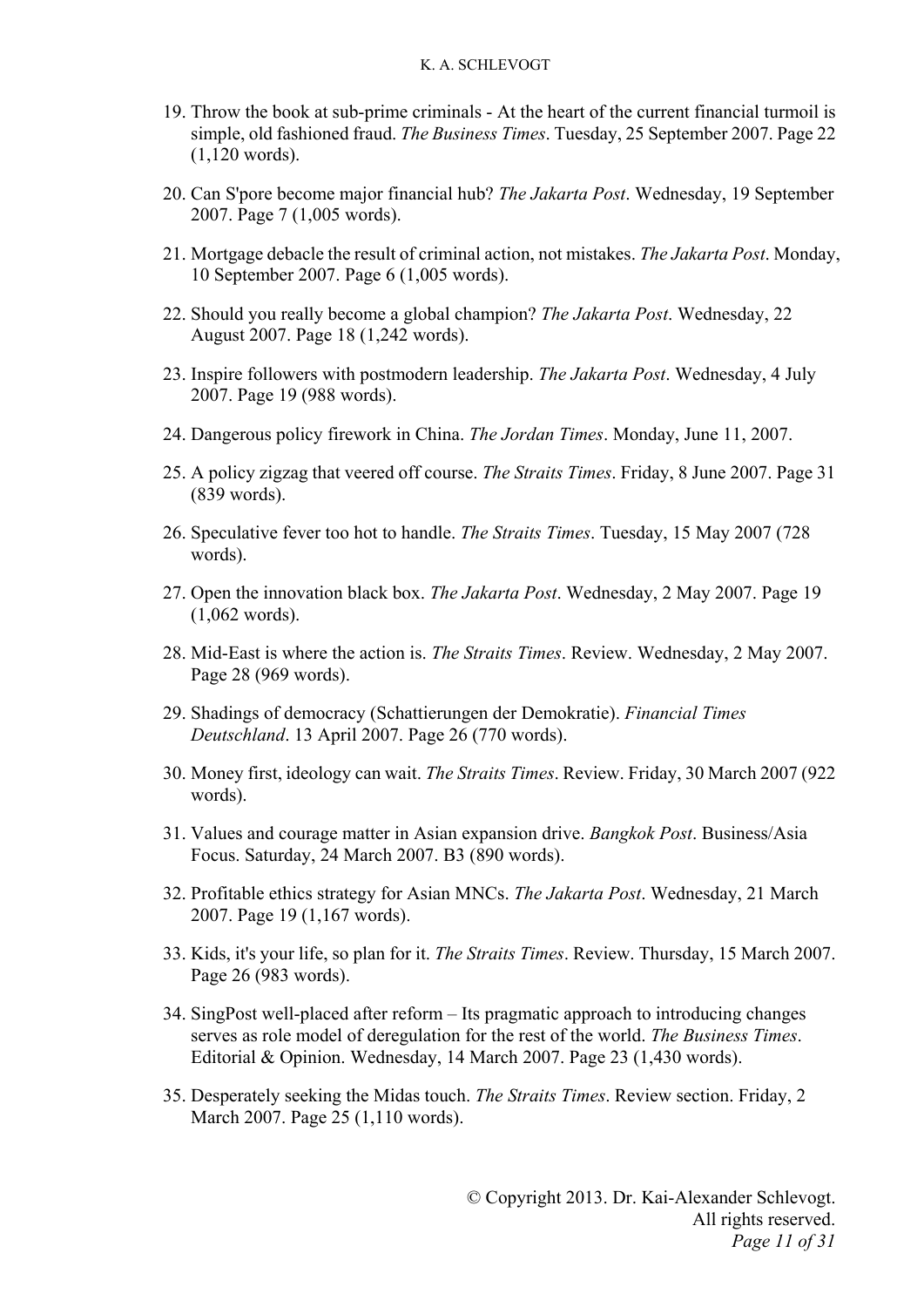- 36. Pandemonium in the Middle Kingdom Essay: What international corporations have to expect in China (Hexentanz im Reich der Mitte – Essay: Womit internationale Konzerne in China rechnen müssen). *Die Welt*. Forum. Tuesday, 20 February 2007. Page 9 (809 words).
- 37. It's guerilla warfare for MNCs in China They need to put in place structures and processes that prepare them for pandemonium. *The Business Times*. Editorial & Opinion. Thursday, 25 January 2007. Page 18.
- 38. The courage not to change. *The Straits Times*. Review section. Monday, 23 January 2007. Page 19 (1,062 Words).
- 39. Ethical tide starting to hit Asian firms Asian business voluntarists need to understand the rules of the game. *The Business Times*. Editorial & Opinion. Tuesday, 19 December 2006. Page 21 (680 words)
- 40. How Asian investors can win the West. *The Straits Times*. Review section. Tuesday, 17 October 2006. Page 19 (1,140 Words).
- 41. Germany doing the right thing for the wrong reason. *The Straits Times*. Review section. Saturday, 30 September 2006. Page S11 (970 words).
- 42. A single spark on dry wood can ignite an inferno. *The Straits Times*. Review section. Monday, 18 September 2006. Page 18 (937 words).
- 43. Re-inventing SingPost in the global era: Future is bright if postal giant marshals strengths against competition after de-regulation. *The Business Times* (Singapore). Editorial & Opinion. Thursday, August 3, 2006. P. 24.
- 44. McKinsey: Success with over-the-calf socks (In Kniestrümpfen zum Erfolg). *Neues Deutschland*, Tuesday, March 18, 2003, page 13.
- 45. China to offer great games. *China Daily* (English Edition). 2001. Monday, July 16, p. 4.
- 46. Learn how to educate, take bold action. *China Daily* (English Edition). 2001. Saturday, May 12, p. 4.
- 47. Invisible virtues foster dynamism. *China Daily* (English Edition). 2001. Monday, April 16, p. 4.
- 48. Leaders should manage crises. 2001. *China Daily* (English Edition). Thursday, March 8, 2001, p.4.
- 49. Gold medal for the Chinese people. *Hope Group Newsletter*. 2001.
- 50. The honor of the debtors (Die Ehre der Schuldner). 2000. Saturday, September 23. *Die Welt*, p. 11.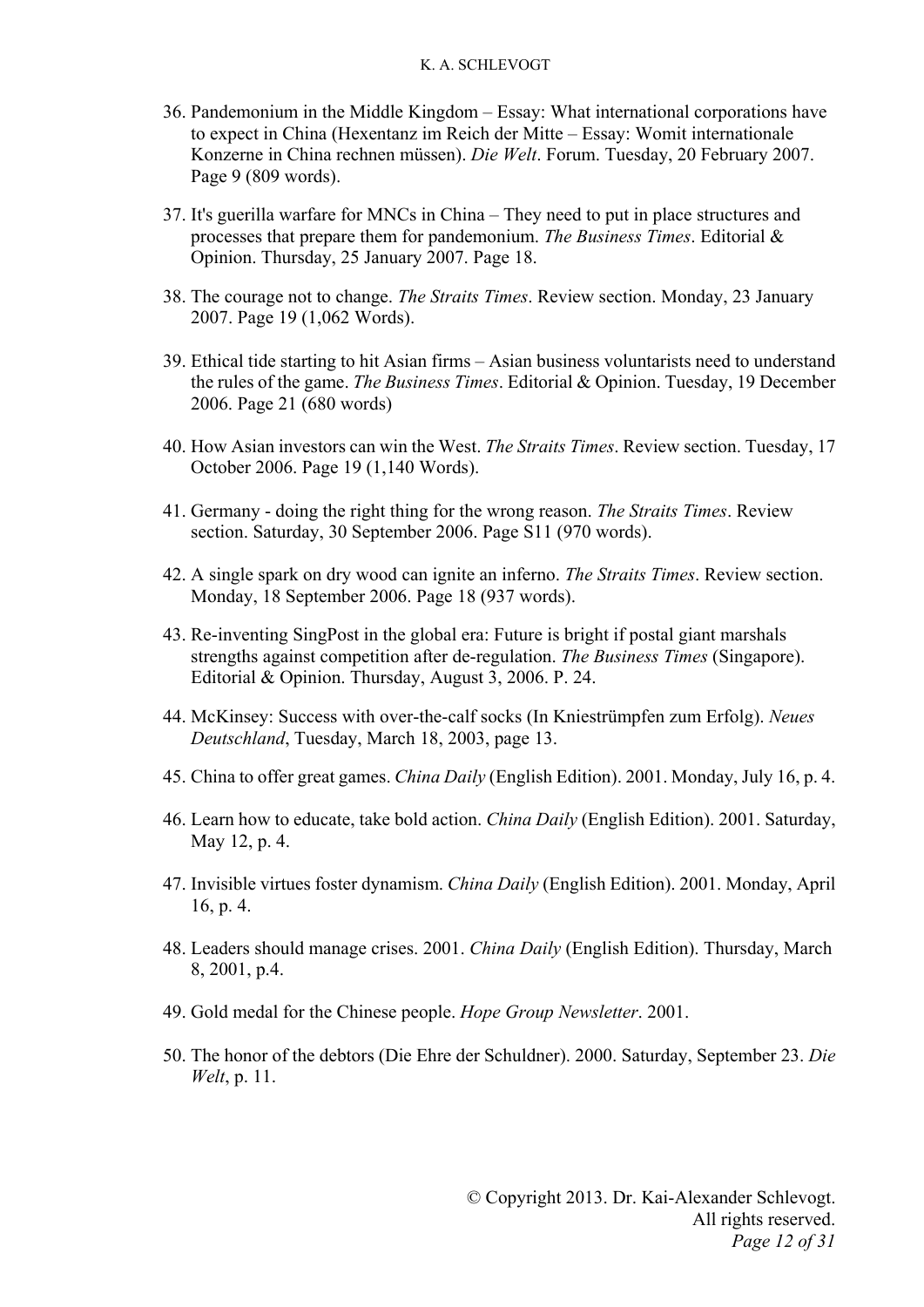- 51. Let's get ideas, not heads for the country: The Knowledge Age and the Green Card A Reflection (Ideen, nicht Köpfe ins Land holen: Das Wissenszeitalter und die Green Card - Ein Zwischenruf). 2000, Thursday, April 20. *Frankfurter Rundschau*, p. 6.
- 52. How to become a master corporate designer (in Chinese). 1999. Monday, November 22. *China Business Times/Enterprise Weekly section*, p. 7.
- 53. Obstacles remain in China's way. *China Daily* (English Edition). 1999. Thursday, October 21, p. 4.
- 54. China runs on two-track path. *China Daily* (English Edition). 1999. Wednesday, October 20, p. 4.
- 55. Deflation necessitates micro-adjustments in China. *China Daily* (English Edition). 1999. Friday, October 8, p. 4.
- 56. Time to celebrate successes. *China Daily* (English Edition). 1999. Tuesday, October 5, p. 4.
- 57. Fortune blesses only successful development. *China Daily* (English Edition). 1999. Wednesday, September 29. p. 4.
- 58. Policy needed to make web a power for life. *China Daily* (English Edition). 1999. Wednesday, September 22. p. 4.
- 59. Internet has hidden flaws. *China Daily* (English Edition). 1999. Tuesday, September 21. p. 4.

### **VIII. COLUMNS**

### **A. Euro (in German)**

- 1. China ergraut (China turns grey). *Euro* (in German). February 2010. Page 9 [€uro Column  $\mathbb{N}^{\circ}$  3] (184 words).
- 2. Rio in der Tinte (Rio in dire straits). *Euro* (in German). November 2009. Page 9 [€uro Column  $\mathcal{N}$ <sup>o</sup> 2] (167 words).
- 3. Steinbrücks Binnenweisheit (Steinbrueck's domestic wisdom). *Euro* (in German). August 2009. Page 19 [€uro Column № 1] (164 words).

### **B. Prof. Kai on Strategic Leadership – Jakarta Post**

1. In a changing modern world, leaders must overcome moral tunnel vision. "Prof. Kai on Strategic Leadership" Column № 56. *The Jakarta Post*. Management section. Saturday, 22 December 2012. Page 16 (1,200 words).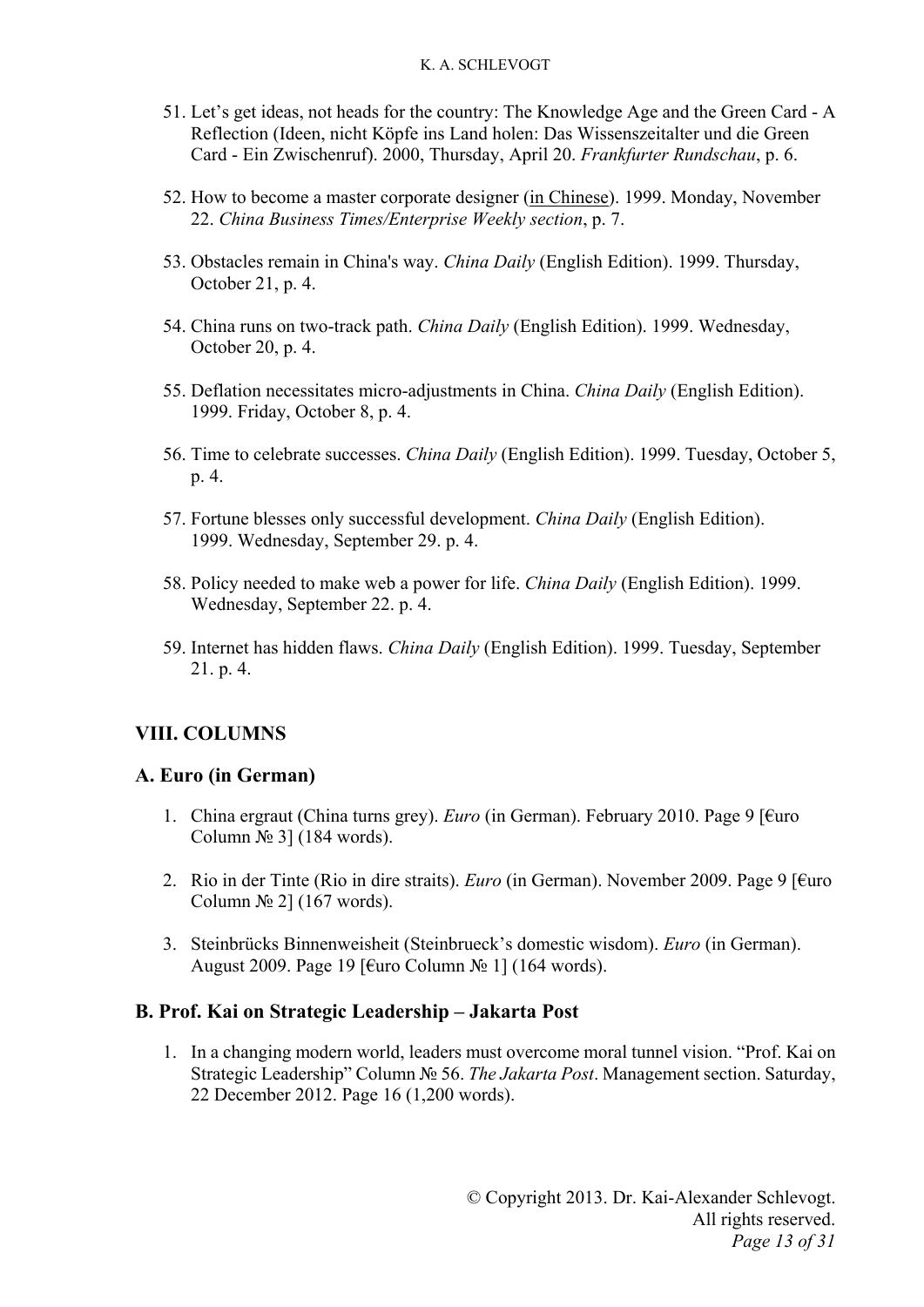- 2. Value of leadership pearl audits for insight into others and ourself. "Prof. Kai on Strategic Leadership" Column № 55. *The Jakarta Post*. Management section. Saturday, 6 October 2012. Page 16 (1,091 words).
- 3. Appreciating the five pearls of leadership wisdom. "Prof. Kai on Strategic Leadership" Column № 54. *The Jakarta Post*. Management section. Saturday, 22 September 2012. Page 16 (1,092 words).
- 4. The essence of poised transformation. "Prof. Kai on Strategic Leadership" Column № 53. *The Jakarta Post*. Management section. Saturday, 5 November 2011. Page 16 (1,085 words).
- 5. Capitalizing on extinction events. "Prof. Kai on Strategic Leadership" Column № 52. *The Jakarta Post*. Management section. Saturday, 22 October 2011. Page 16 (906 words).
- 6. In praise of the parachutic leader. "Prof. Kai on Strategic Leadership" Column № 51. *The Jakarta Post*. Management section. Saturday, 20 August 2011. Page 17 (1,196 words).
- 7. The essence of reversed imagineering. "Prof. Kai on Strategic Leadership" Column № 50. *The Jakarta Post*. Management section. Saturday, 2 April 2011. Page 16.
- 8. Day in the life of the US president in 2025. "Prof. Kai on Strategic Leadership" Column № 49. *The Jakarta Post*. Management section. Saturday, 26 March 2011. Page 16.
- 9. Crisis triggers and safety ropes in wavescapes. "Prof. Kai on Strategic Leadership" Column № 48. *The Jakarta Post*. Management section. Saturday, 5 February 2011. Page 15.
- 10. The power of nexus cogitation. "Prof. Kai on Strategic Leadership" Column № 47. *The Jakarta Post*. Management section. Saturday, 18 December 2010. Page 16.
- 11. Understanding multisource metamorphoses. "Prof. Kai on Strategic Leadership" Column № 46. *The Jakarta Post*. Management section. Saturday, 6 November 2010. Page 16.
- 12. Sawtooth scenarios unravel Global-Asian nexus. "Prof. Kai on Strategic Leadership" Column № 45. *The Jakarta Post*. Management section. Saturday, 16 October 2010. Page 17.
- 13. Leaders must sense vulnerability in sawtooth arenas. "Prof. Kai on Strategic Leadership" Column № 44. *The Jakarta Post*. Management section. Wednesday, 1 September 2010. Page 16.
- 14. Sizing up saw wavescapes is a key to success. "Prof. Kai on Strategic Leadership" Column № 43. *The Jakarta Post*. Management section. Wednesday, 4 August 2010. Page 18.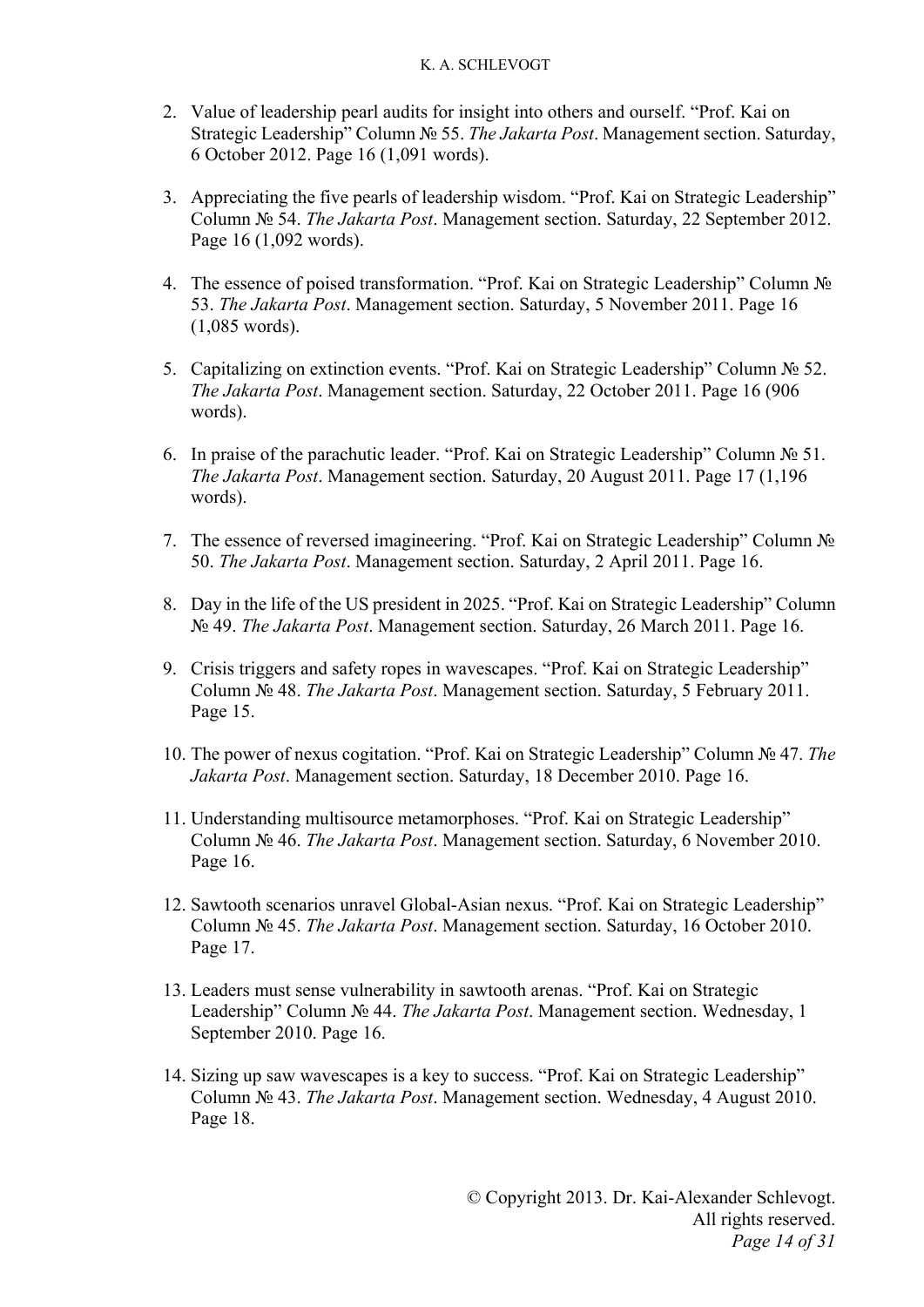- 15. Leaders must understand the Saw Wave Principle. "Prof. Kai on Strategic Leadership" Column № 42. *The Jakarta Post*. Management section. Wednesday, 21 July 2010. Page 16.
- 16. How to protect the vital core in a changing world. "Prof. Kai on Strategic Leadership" Column № 41. *The Jakarta Post*. Management section. Wednesday, 2 June 2010. Page 16 (1,367 words).
- 17. Shapers must avoid vandalistic innovation. "Prof. Kai on Strategic Leadership" Column № 40. *The Jakarta Post*. Management section. Wednesday, 5 May 2010. Page 16 (1,301 words).
- 18. Guide for freeing up leadership bandwidth. "Prof. Kai on Strategic Leadership" Column № 39. *The Jakarta Post*. Management section. Wednesday, 21 April 2010. Page 16 (1,324 words).
- 19. Creating surrogates for emerging market leaders. "Prof. Kai on Strategic Leadership" Column № 38. *The Jakarta Post*. Management section. Wednesday, 3 March 2010. Page 16 (1,348 words).
- 20. Leaders must benefit from inflective seeds. "Prof. Kai on Strategic Leadership" Column № 37. *The Jakarta Post*. Management section. Wednesday, 3 February 2010. Page 17 (1,223 words).
	- Audio-article: 8:03 minutes (without advertising)
- 21. The blessings of holistic leadership. "Prof. Kai on Strategic Leadership" Column № 36. *The Jakarta Post*. Management section. Wednesday, 6 January 2010. Page 17 (1,317 words).
	- Audio-article: 8:50 minutes (without advertising)
- 22. Advanced leadership program with Moses. "Prof. Kai on Strategic Leadership" Column № 35. *The Jakarta Post*. Management section. Wednesday, 2 December 2009. Page 17 (1,324 words).
	- Audio-article: 8:49 minutes (without advertising)
- 23. A leadership master class with Moses. "Prof. Kai on Strategic Leadership" Column № 34. *The Jakarta Post*. Management section. Wednesday, 4 November 2009. Page 17 (1,204 words).
	- Audio-article: 7:49 minutes
- 24. Confucianism is avant-gardism. "Prof. Kai on Strategic Leadership" Column № 33. *The Jakarta Post*. Management section. Wednesday, 21 October 2009. Page 17 (1,189 words).
	- Audio-article: 8:23 minutes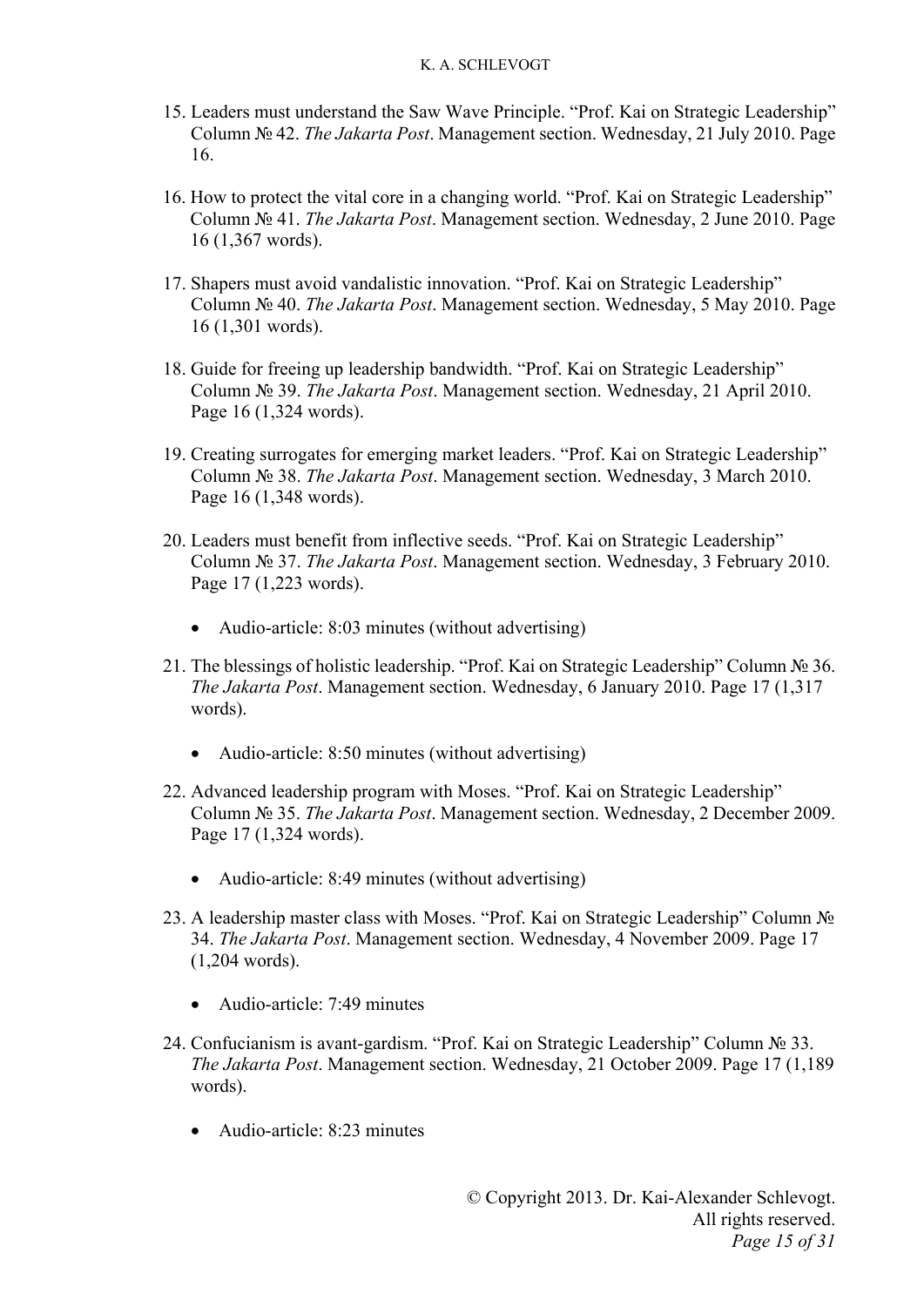- 25. The leadership ideal of clement paternalism. "Prof. Kai on Strategic Leadership" Column № 32. *The Jakarta Post*. Management section. Wednesday, 7 October 2009. Page 17 (988 words).
	- Audio-article: 6:55 minutes
- 26. Institutionalizing the innovation honeymoon. "Prof. Kai on Strategic Leadership" Column № 31. *The Jakarta Post*. Management section. Wednesday, 2 September 2009. Page 17 (1,177 words).
	- Audio-article: 8:13 minutes
- 27. How to orchestrate the idea exodus. "Prof. Kai on Strategic Leadership" Column № 30. *The Jakarta Post*. Management section. Wednesday, 5 August 2009. Page 17 (1,137 words).
	- Audio-article: 8:22 minutes
- 28. Watch out for idea sentinels! "Prof. Kai on Strategic Leadership" Column № 29. *The Jakarta Post*. Management section. Wednesday, 15 July 2009. Page 17 (1,128 words).
	- Audio-article: 7:55 minutes
- 29. Helmsmen must empty their idea barns. "Prof. Kai on Strategic Leadership" Column № 28. *The Jakarta Post*. Management section. Wednesday, 1 July 2009. Page 17 (1,177 words).
	- Audio-article: 7:58 minutes
- 30. The fine art of idea pottery and carving. "Prof. Kai on Strategic Leadership" Column № 27. *The Jakarta Post*. Management section. Wednesday, 17 June 2009. Page 17 (1,183 words).
	- Audio-article: 7:59 minutes
- 31. How to gain a black belt in idea workout. "Prof. Kai on Strategic Leadership" Column № 26. *The Jakarta Post*. Management section. Wednesday, 3 June 2009. Page 17 (1,163 words).
	- Audio-article: 7:51 minutes
- 32. Scoring ideas on innovation honeymoon board. "Prof. Kai on Strategic Leadership" Column № 25. *The Jakarta Post*. Management section. Wednesday, 20 May 2009. Page 17 (1,123 words).
	- Audio-article: 7:29 minutes
- 33. How strategic winnowing blesses idea farmers. "Prof. Kai on Strategic Leadership" Column № 24. *The Jakarta Post*. Management section. Wednesday, 6 May 2009. Page 17 (1,141 words).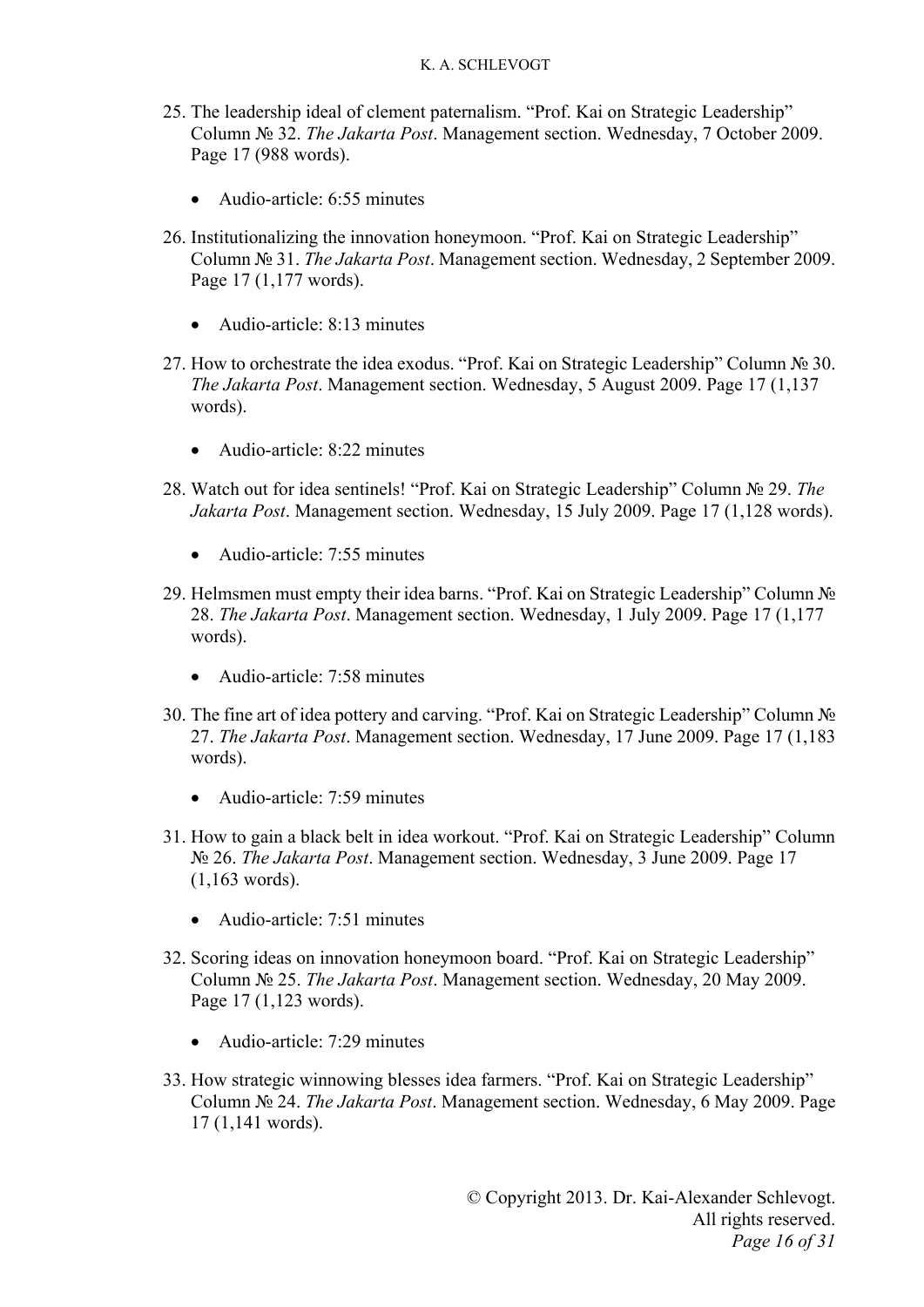- 34. The dangers of trend-slavery. "Prof. Kai on Strategic Leadership" Column № 23. *The Jakarta Post*. Management section. Wednesday, 15 April 2009. Page 17 (1,125 words).
- 35. Harvesting the fruits of the innovation honeymoon. "Prof. Kai on Strategic Leadership" Column № 22. *The Jakarta Post*. Management section. Wednesday, 1 April 2009. Page 17 (1,127 words).
- 36. Multiplying the blessings of the innovation honeymoon. "Prof. Kai on Strategic Leadership" Column № 21. *The Jakarta Post*. Management section. Wednesday, 18 March 2009. Page 28 (1,113 words).
- 37. Weaving an innovation cocoon for newcomers. "Prof. Kai on Strategic Leadership" Column № 20. *The Jakarta Post*. Management section. Wednesday, 4 March 2009. Page 17 (1,113 words).
- 38. Performing an organizational wedding ceremony. "Prof. Kai on Strategic Leadership" Column № 19. *The Jakarta Post*. Management section. Wednesday, 18 February 2009. Page 17 (1,209 words).
- 39. How leaders can sustain poised excellence. "Prof. Kai on Strategic Leadership" Column № 18. *The Jakarta Post*. Management section. Wednesday, 4 February 2009. Page 17 (1,243 words).
- 40. The leadership virtue of smart moderation. "Prof. Kai on Strategic Leadership" Column № 17. *The Jakarta Post*. Management section. Wednesday, 21 January 2009. Page 17 (1,110 words).
- 41. Real leaders stop at the right time. "Prof. Kai on Strategic Leadership" Column № 16. *The Jakarta Post*. Management section. Wednesday, 7 January 2009. Page 18 (1,248 words).
- 42. Contrarian leaders create value during crisis "Prof. Kai on Strategic Leadership" Column № 15. *The Jakarta Post*. Management section. Wednesday, 17 December 2008. Page 16 (1,143 words)
- 43. The art of leadership calibration. *The Jakarta Post*. Management section. Wednesday, 3 December 2008. Page 17 (1,116 words) ["Prof. Kai on Strategic Leadership" Column  $N_2$  14]
- 44. Golden principles trump policy opportunism. *The Jakarta Post*. Management section. Wednesday, 19 November 2008. Page 17 (1,116 words) ["Prof. Kai on Strategic Leadership" Column № 13]
- 45. Using the double-edged sword of vividness. *The Jakarta Post*. Management section. Wednesday, 5 November 2008. Page 18 (1,123 words) ["Prof. Kai on Strategic Leadership" Column № 12]
- 46. Crises begin and end in the head. *The Jakarta Post*. Management section. Wednesday, 15 October 2008. Page 18 (1,113 words) ["Prof. Kai on Strategic Leadership" Column N<sub>o</sub> 11]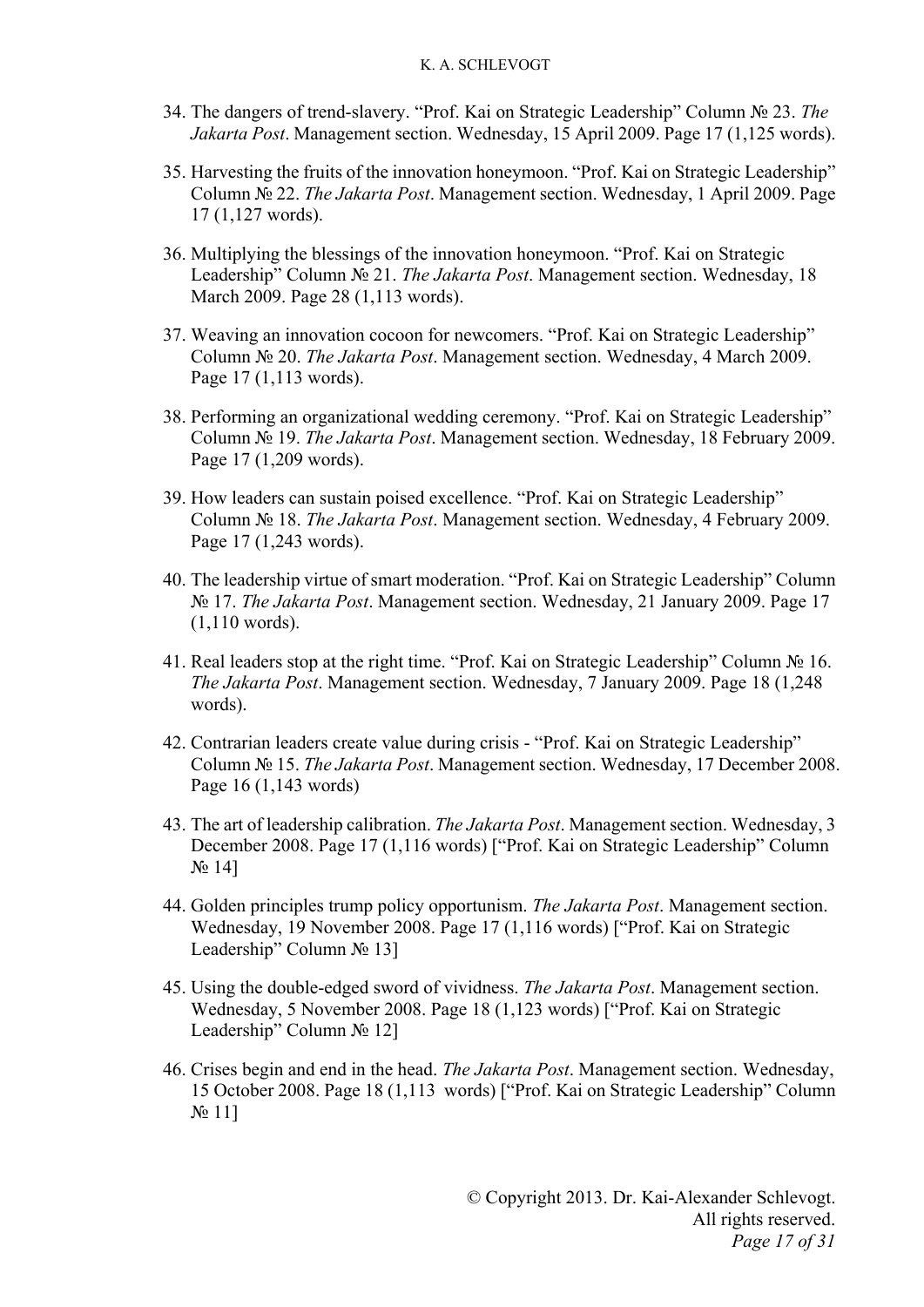- 47. Leaders must cherish the innovation honeymoon. *The Jakarta Post*. Management section. Wednesday, 17 September 2008. Page 16 (1,117 words) ["Prof. Kai on Strategic Leadership" Column № 10].
- 48. Legacy-building in watershed moments. *The Jakarta Post*. Management section. Wednesday, 3 September 2008. Page 16 (1,108 words) ["Prof. Kai on Strategic Leadership" Column № 9].
- 49. Five cardinal sins in strategic delivery. *The Jakarta Post*. Wednesday, 20 August 2008. Page 16 (1,113 words) ["Prof. Kai on Strategic Leadership" Column № 8].
- 50. Why czars and CEOs design bad strategies. *The Jakarta Post*. Wednesday, 6 August 2008. Page 16 (1,086 words) ["Prof. Kai on Strategic Leadership" Column № 7].
- 51. How leaders can keep on track *The Jakarta Post*. Wednesday, 16 July 2008. Page 18 (1,222 words) ["Prof. Kai on Strategic Leadership" Column № 6].
- 52. Dissecting performance with the causal microscope. *The Jakarta Post*. Wednesday, 2 July 2008. Page 18 (1,212 words) ["Prof. Kai on Strategic Leadership" Column № 5].
- 53. How to progress from judgment to understanding. *The Jakarta Post*. Wednesday, 18 June 2008. Page 18 (1,590 words) ["Prof. Kai on Strategic Leadership" Column № 4].
- 54. The leadership quest for reasonable explanations. *The Jakarta Post*. Wednesday, 4 June 2008. Page 20 (1,465 words) ["Prof. Kai on Strategic Leadership" Column № 3].
- 55. The secrets of flashpoint leadership. *The Jakarta Post*. Wednesday, 21 May 2008. Page 16 (1,175 words) ["Prof. Kai on Strategic Leadership" Column № 2].
- 56. In search of dignified leader. *The Jakarta Post*. Wednesday, 7 May 2008. Page 18 (1,240 words) ["Prof. Kai on Strategic Leadership" Column № 1].
- 57. The essence of strategic leadership. *The Jakarta Post*. Wednesday, 7 May 2008. Page 18 (322 words).

### **B. Notes from Asia (Notizen aus Asien) – Manager Magazin**

- 1. Stony road to the educational Mecca … Saudi Mega-Uni, Part 3 (Steiniger Weg zum Bildungsmekka … Saudische Mega-Uni, Teil 3). *Manager Magazin* (in German). 26 February 2008 (2,048 words).
- 2. Where even women are allowed to drive a car … Saudi Mega-Uni, Part 2 (Wo sogar Frauen Auto fahren dürfen... Saudische Mega-Uni, Teil 2). *Manager Magazin* (in German). 11 February 2008 (1,332 words).
- 3. The oil king and the world-class university (Der Öl-König und die Weltklasse-Uni). *Manager Magazin* (in German). 5 February 2008 (1,273 words).
- 4. Assault from Singapore (Sturmangriff aus Singapur). *Manager Magazin* (in German). 31 January 2008 (1,898 words).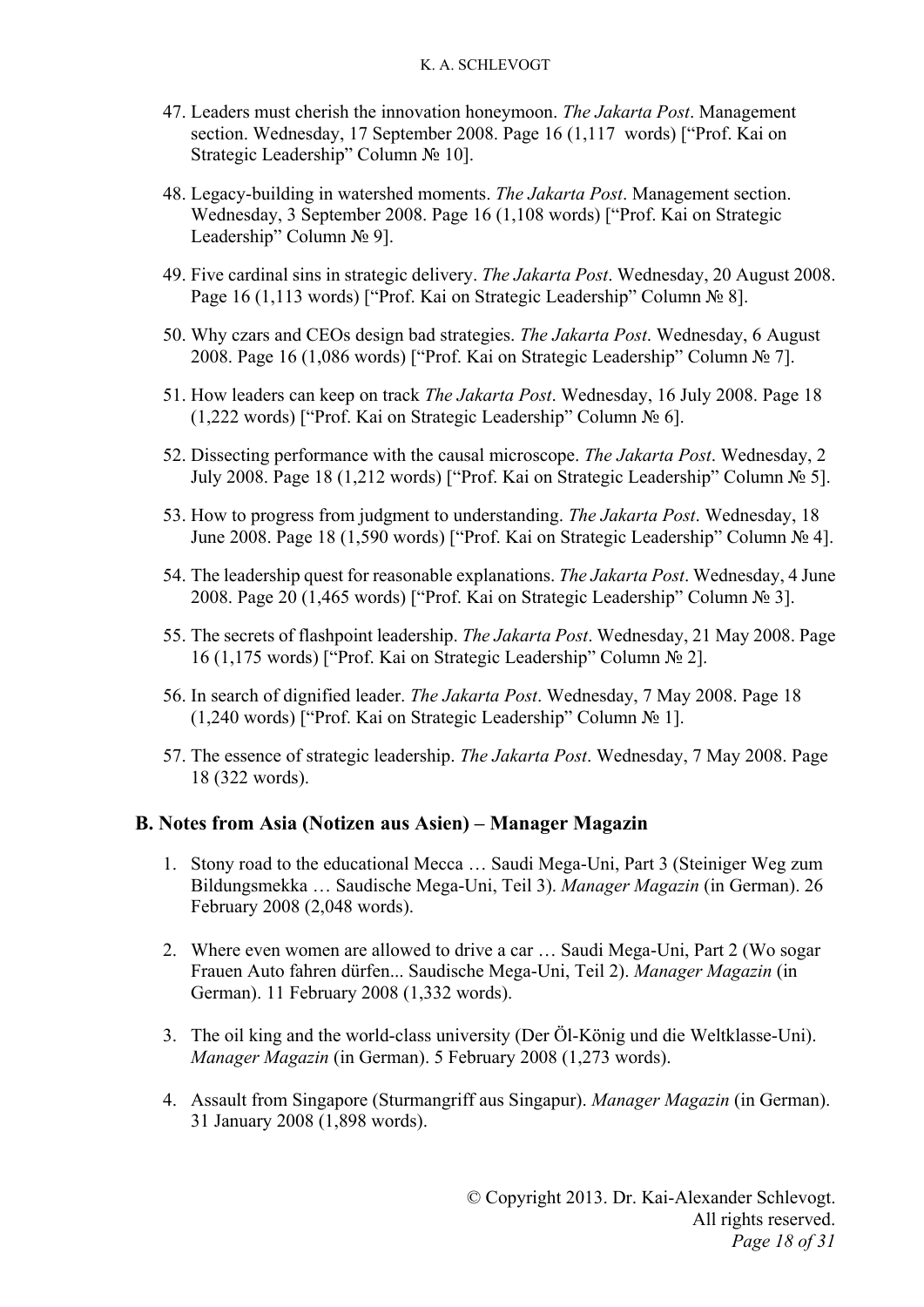- 5. Touchstones for China (Prüfsteine für China). Manager Magazin (in German). 26 September 2007 (1,959 words).
- 5. Money wheels for the world (Geldräder für die Welt). *Manager Magazin* (in German). 3 August 2007.
- 6. Two systems and one political will (Zwei Systeme und ein politischer Wille). Manager *Magazin* (in German). 30 June 2007.
- 7. Why the Prime Minister of Singapore earns five times more than Bush (Warum Singapurs Premier fünfmal mehr als Bush verdient). Manager Magazin (in German). Geld + Börse. 12 June 2007.
- 8. How China wants to rein in the stock hysteria (Wie China die Aktienhysterie bremsen will). Manager Magazin (in German). Geld + Börse. Tuesday, 5 June 2007.
- 9. Feed the cow before you milk it (Füttere die Kuh vor dem Melken). *Manager Magazin* (in German). Unternehmen + Politik. Wednesday, 29. Mai 2007.
- 10. The Asians and the ethical triple star (Die Asiaten und das ethische Dreigestirn). Manager Magazin (in German). Unternehmen + Politik. Friday, 18 May 2007.
- 11. Singapore goes full throttle (Singapur gibt Vollgas). Manager Magazin (in German). Unternehmen + Politik. Tuesday, 15 May 2007.
- 12. The Chinese and property (Die Chinesen und das Eigentum). *Manager Magazin* (in German). Unternehmen + Politik. Friday, 11 May 2007.
- 13. China's stock exchanges go wild (Chinas Börsen außer Rand und Band). *Manager Magazin* (in German). Unternehmen + Politik. Thursday, 10 May 2007.
- 14. The nail house and the steadfast (Das Nagelhaus und der Unbeugsame). Manager *Magazin* (in German). Unternehmen + Politik. 30 March 2007.
- 15. The new imperialists (Die neuen Imperialisten). *Manager Magazin* (in German). Unternehmen + Politik. 20 March 2007.
- 16. China's financial house of cards (Chinas finanzielles Kartenhaus). *Manager Magazin* (in German). Geld + Börse. 2 March 2007.
- 17. Singapore Girl forever. *Manager Magazin* (in German). Köpfe + Karriere. 12 February 2007.

### **IX. PRINT INTERVIEWS**

1. Interview with Dr. Kai-Alexander Schlevogt: Business success in China. *Effective Executive*. Special issue: Emerging markets. 2008. 11(2 (February)): 41-48.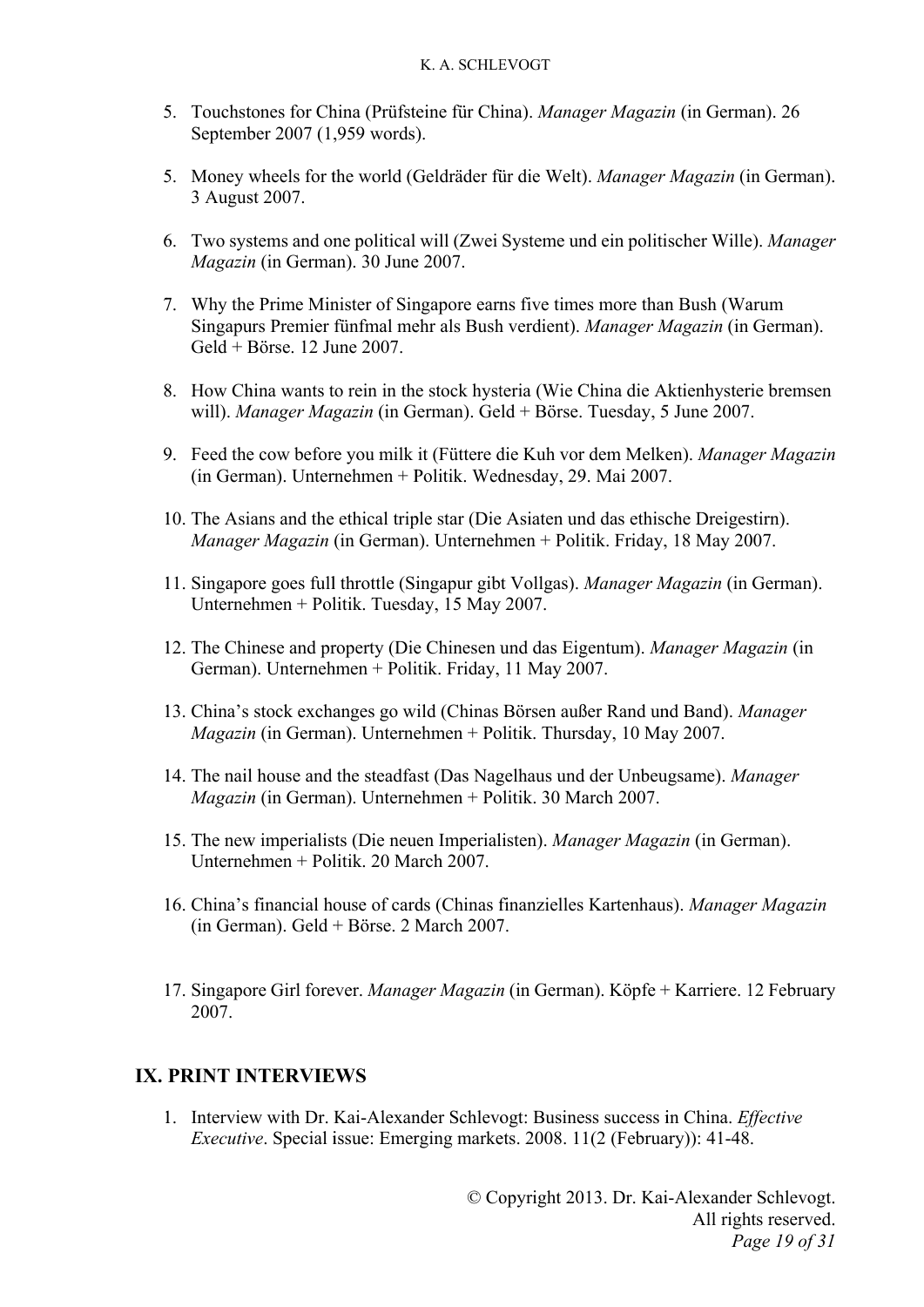- 2. Technological challenges of financial markets (in Chinese: 金融市场的技术挑战). *Window to Management* (管理视窗). Window Forum (窗论坛). Volume 35. January 2008. Page 6.
- 3. Interview with Dr. Kai-Alexander Schlevogt: Emerging markets and the China factor. *Effective Executive*. Special issue: Global Thinkers on Global Business. 2008. 11(1 (January)): 50-56.
- 4. Technological challenges of financial markets. *Channel NewsAsia*. Section: Analysis. 21 September 2007 (443 words). http://www.channelnewsasia.com/stories/analysis/view/301208/1/.html
- 5. Hong Kong: England was somewhat hypocritical at that time (香港:英国当年有些虚 伪). *Deutsche Welle* (in Chinese). 30 June 2007. http://www.dw-world.de/dw/article/0,2144,2652161,00.html
- 6. China's financial system is inefficient (Chinas Finanzsystem ist ineffizient). *Technology Review* (MIT's Magazine of Innovation). 19 March 2007.
- 7. Interview: Kai-Alexander Schlevogt: The Chinese are the best entrepreneurs (in Chinese). *Winner Weekly* (Guangzhou Commercial Daily). 2001. Friday, November 16, pp. A8-A9. Interview by Xueqing Long and Di Deng.
- 8. Interview: Call for the emigrants Experts should be invited back, universities should be floated at the stock exchange - what a young German professor in Peking thinks about the Green Card-Initiative (Interview: Aufruf an die Emigranten - Experten zurückholen, Unis an die Börse – was ein junger deutscher Professor in Peking von der Greencard-Initiative hält). *DieWoche*, 2000. May 26, p. 29.
- 9. Wang, F. (2000). The enemies of progress must be fought, says Kai-Alexander Schlevogt. *China International Business*. April, pp. 32-33.
- 10. Ye, Sa (2000). In the  $21<sup>st</sup>$  century, everybody is a student—Interview with the famous economist, Oxford Ph.D., Professor Schlevogt (in Chinese). *Shenzhen Weekly*. January 24. Section: Special report. Person of the Week, p. 13.
- 11.Chen, Kun & Liu, Zhi. (1999). 1+1=3—Interview with Prof. Schlevogt of the Organization and Strategic Management Department (in Chinese). *Guanghua Management Newsletter*. Number 2. Section: I love my teacher, pp. 36-37

# **X. TELEVISION INTERVIEWS**

1. Channel: Channel NewsAsia; Program: Asia Business Tonight (ABT). Genre: Business news program; Interviewer & reporter: Bao Ying Ng. ABT presenter (anchor): Melissa Hyak. Business desk presenter: May Wong. Title: Temasek Holdings continues strategic focus on overseas investments – Dr. Kai-Alexander Schlevogt on the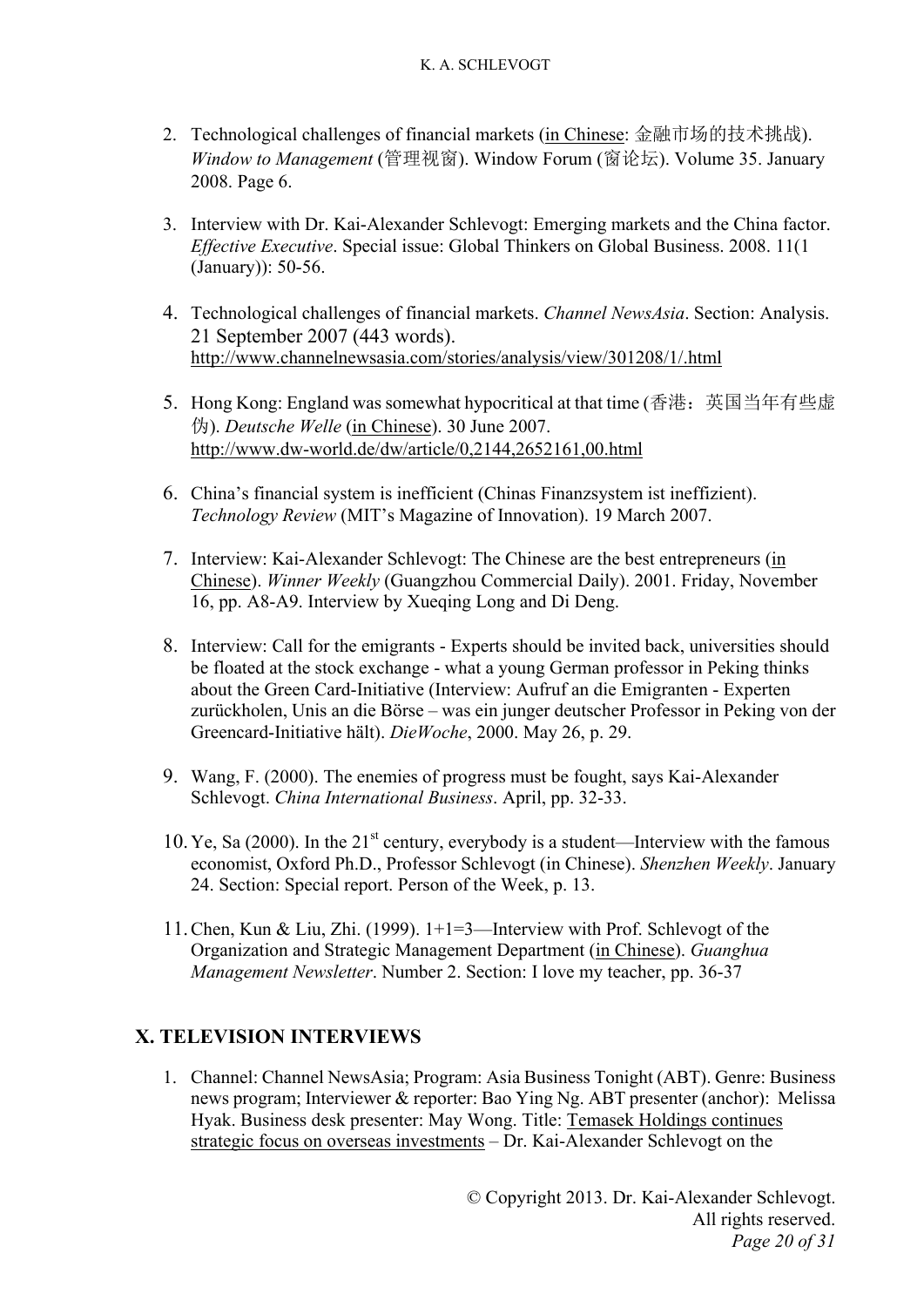timeliness of Temasek's new charter in view of criticism leveled at sovereign wealth funds, key revisions to the 2002 charter, and the importance of involving various stakeholders in the drafting process. Broadcasting date and time: Tuesday, 25 August 2009, 10:30-11:00pm Sing/HK time. Duration of segment: 2:24 minutes. Language: English.

- 2. Channel: Channel NewsAsia; Program: Singapore Business Tonight (SBT). Genre: Business news program; Interviewer & reporter: Bao Ying Ng. SBT presenter (anchor): Steven Chia. Title: Temasek Holdings updates charter – Dr. Kai-Alexander Schlevogt on Temasek's flexible adaptation to new market conditions and emphasis on commercial principles. Broadcasting date and time: Tuesday, 25 August 2009, 10:20-10:30pm Sing/HK time. Duration of segment: 1:44 minutes. Language: English.
- 3. Channel: Channel NewsAsia; Program: Asia Business Tonight ABT (pan-Asian satellite footprint for this broadcast); Segment: The ABT Interview. Genre: Business news program; Type of interview: Live interview; Presenter (anchor) and interviewer: Melvin Yong. Title: China's emergence as a global player – Dr. Kai-Alexander Schlevogt on China's impact on international trade rules and implications for Asia, the increased risk of doing business in China and future changes in foreign direct investment, the changing mindset of leaders in the Chinese government, recommendations for investing in China, and advice to the Chinese government on future economic policies. Broadcasting date and time: Friday, 21st of August 2009, 10:30-11:00pm Sing/HK time. Duration of segment: 3:46 minutes. Language: English.
- 4. Channel: Channel NewsAsia; Program: Asia Business Tonight (pan-Asian satellite footprint for this broadcast). Genre: Business news program; Type of interview: Live interview; Presenter (anchor) and interviewer: Melvin Yong. Title: Conversion of GIC stake in Citibank – Dr. Kai-Alexander Schlevogt on the Singaporean government's decision to convert GIC preferred shares in Citibank into common shares (including his view regarding the short-term and long-term impact of this move), recommendations for Citibank's future strategy, and trends in Sovereign Wealth Fund investment. Broadcasting date and time: Friday, 27 February 2009, 10:30-11:00pm Sing/HK time. Duration of segment: 2:24 minutes. Language: English.
- 5. Channel: Channel NewsAsia; Program: Asia Business Tonight (pan-Asian satellite footprint for this broadcast). Genre: Business news program; Reporter: Bao Ying NG. Title: Pressures on Sovereign Wealth Funds – Dr. Kai-Alexander Schlevogt on the need for state-owned investment arms to allocate resources based on economic criteria. Broadcasting date and time: Tuesday, 10 February 2009, 10:30-11:00pm Sing/HK time. Language: English.
	- MediaCorp News. Sovereign wealth funds should not cave in to pressure to invest domestically. *Channel NewsAsia*. Tuesday, 10 February 2009.
- 6. Channel: Channel NewsAsia. Temasek Holdings: New Chief Executive Dr. Kai-Alexander Schlevogt on the leadership, management and performance of Singapore's influential sovereign wealth fund, as well as the costs and benefits of changing a CEO during a major crisis. Broadcasting date: Friday, 6 February 2009. Language: English.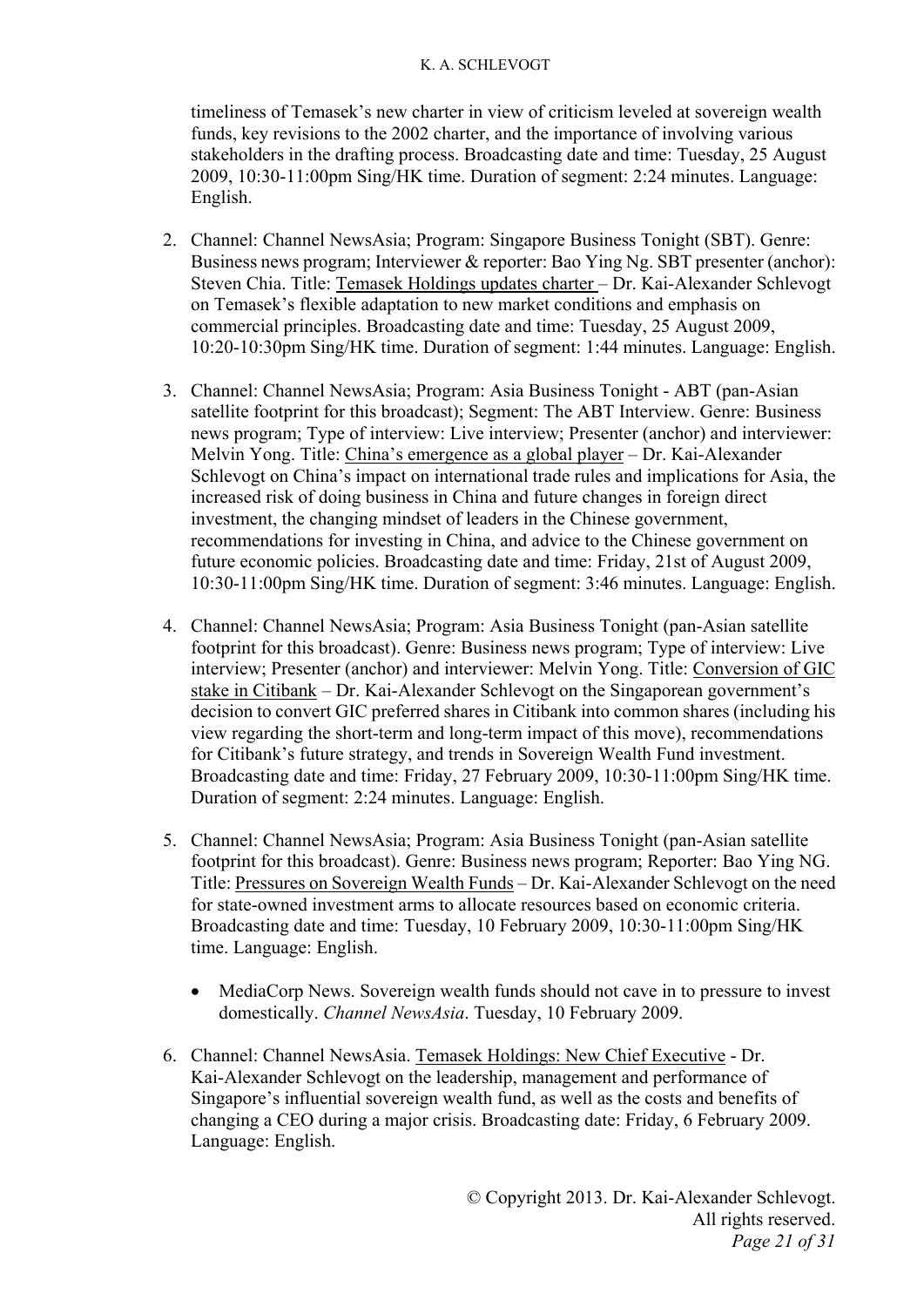- Loh. Christie. Ho Ching to step down; American to take over as CEO in October; strategy may change, say analysts. *Today*. Saturday, 7 February 2009.
- MediaCorp News. Temasek's leadership change a "bold decision". *Channel NewsAsia*. Friday, 6 February 2009.
- 7. Channel: Channel NewsAsia; Program: Singapore Business Tonight (pan-Asian satellite footprint for this broadcast). Genre: Business news program; Presenter (anchors): Genevieve Woo. Interviewer and reporter: Rachel Adrienne Kelly. Title: Mega projects in Singapore on track – Dr. Kai-Alexander Schlevogt on the economic fundamentals in Asia, reason for its economic woes, economic outlook, and importance of investing in a downturn. Broadcasting date and time: Monday, 24 October 2008, 10:20-10:30pm Sing/HK time. mms://live-vip-49.nus.edu.sg/ALL\_NMG/0000271d/80/00/18/88.wmv
	- Kelly, Rachel. Mega projects expected to continue, but at slower pace. *Channel NewsAsia*. Monday, 24 October 2008.
- 8. Channel: Channel NewsAsia; Program: East Asia Tonight (pan-Asian satellite footprint for this broadcast). Genre: Business news program; Presenter (anchor) and interviewer: Ms. Lyn Lee FOO. Title: U-turn in the US bailout strategy – Dr. Kai-Alexander Schlevogt on erratic financial policies in the USA, their impact on Asia, and approaches that Asian governments can use to deal with the fallout from the financial crisis. Broadcasting date and time: Thursday, 13 November 2008, 08:00-08:30pm Sing/HK time. Language: English.

mms://live-vip-49.nus.edu.sg/ALL\_NMG/0000271d/80/00/18/82.wmv

- 9. Channel: Channel NewsAsia; Program: Asia Business Tonight (pan-Asian satellite footprint for this broadcast). Genre: Business news program; Presenters (anchors): Melvin Yong and Melissa Hyak. Interviewer and reporter: Baoying Ng. Title: Publication of IMF guidelines for sovereign wealth funds – Dr. Kai-Alexander Schlevogt on the problematic nature of self-policing, the permission to pursue non-commercial activities and need to avoid the perfect solution fallacy. Broadcasting date and time: Monday, 13 October 2008, 10:30-11:00pm Sing/HK time. Language: English.
	- Ng, Baoying. Experts say sovereign wealth fund guidelines are a good step forward. *Channel NewsAsia*. Monday, 13 Oct 2008.
- 10. Channel: Channel NewsAsia; Program: Asia Business Tonight (pan-Asian satellite footprint for this broadcast). Genre: Business news program; Presenter (anchor): Melvin Yong. Interviewer and reporter: Baoying Ng. Title: The rise of sovereign wealth funds – Dr. Kai-Alexander Schlevogt on the difficulty of developing uniform guidelines for a diverse set of state-owned investment arms and increased scrutiny of hedge funds after the publication of the IMF Generally Accepted Principles and Practices (GAPP) for sovereign wealth funds. Broadcasting date and time: Thursday, 9 October 2008, 10:30-11:30pm Sing/HK time. Language: English.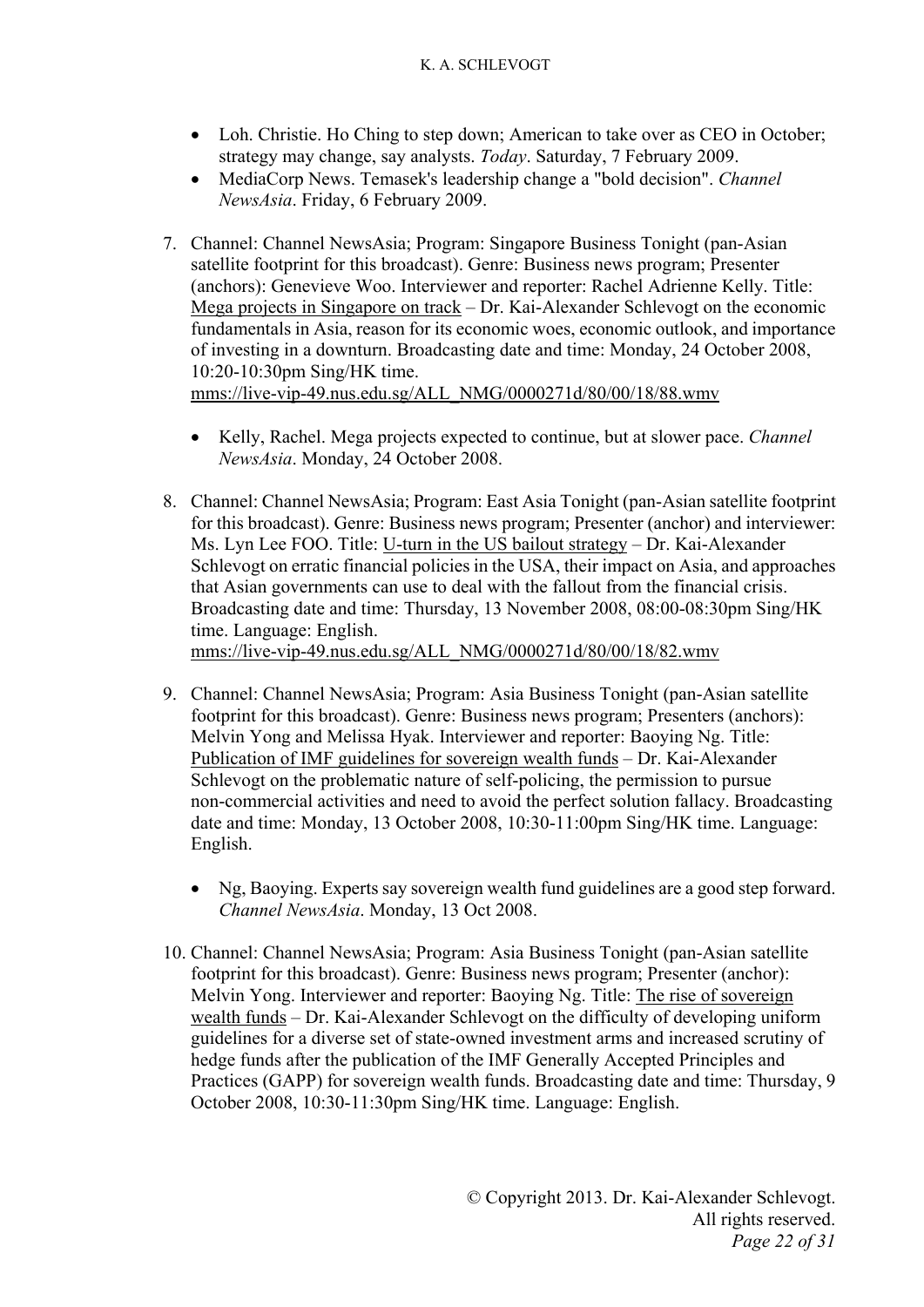- MediaCorp. Guidelines for sovereign wealth funds to be published on Monday. *Channel NewsAsia*. Thursday, 9 October 2008 (446 words)
- 11. Channel: Channel NewsAsia; Program: Asia Business Tonight "The ABT Interview" (pan-Asian satellite footprint for this broadcast); Genre: Business news program; Presenter (anchor) and interviewer: Timothy W Go. Title: The US bailout package – Dr. Kai-Alexander Schlevogt on the effect of the proposed 700 billion US \$ rescue plan on the financial sector in the U.S., the global spillover of the financial crisis, and financing options for the blueprint. Broadcasting date and time: Monday,  $22<sup>nd</sup>$  of September 2008, 10:30-11:00pm Sing/HK time. Language: English.
- 12. Channel: Channel NewsAsia; Program: Asia Business Tonight "The ABT Interview" (pan-Asian satellite footprint for this broadcast); Genre: Business news program; Presenter (anchor) and interviewer: Melvin Yong. Title: Political crises in Asia – Dr. Kai-Alexander Schlevogt on the impact of the stalemate in Thailand and Japan on investment, prospects for reforms and development, as well as spill-over effects on other countries in the region. Broadcasting date and time: Friday,  $5<sup>th</sup>$  of September 2008, 10:30-11:00pm Sing/HK time. Language: English.
- 13. Channel: Channel NewsAsia; Program: Asia Business Tonight (pan-Asian satellite footprint for this broadcast). Genre: Business news program; Presenter (anchor): Melvin Yong. Interviewer: Rachel Adrienne Kelly. Title: Singapore tourism – Dr. Kai-Alexander Schlevogt on Singapore's opportunity to target the emerging middle class in Asia and the importance of providing dedicated services for this segment to grow the number of visitors to the city-state. Broadcasting date and time: Tuesday, 19 August 2008, 10:30-11:00pm Sing/HK time. Language: English.
- 14. Channel: Channel NewsAsia; Program: Singapore Business Tonight "Interview of the Week" (Prime Time); Genre: Business news program; Presenter (anchor): Timothy W Go. Interviewer: Melvin Yong. Title: The US economy and Asia – Dr. Kai-Alexander Schlevogt on US policies to combat the mortgage crisis, the danger of inflation, the impact on Asia and policy recommendations for Asian governments. Broadcasting date and time: Friday, 4<sup>th</sup> of April 2008, 10:30 – 11:00pm Sing/HK time. Language: English.
- 15. Channel: Channel NewsAsia; Program: Singapore Business Tonight; Genre: Business news program; Presenter (anchor) & interviewer: Melissa Hyak. Title: Budget wish list – Dr. Kai-Alexander Schlevogt on how to use the government's budget surplus, reduce inflation and help the poor. Broadcasting date and time: Thursday,  $14<sup>th</sup>$  of February 2008, 10:30 – 11:00pm Sing/HK time. Language: English.
- 16. Channel: Channel NewsAsia; Program: Singapore Business Tonight; Genre: Business news program; Presenter (anchor) & interviewer: Timothy W Go. Interviewer: Rachel Adrienne Kelly. Title: The future of Singapore's tourism industry - Dr. Kai-Alexander Schlevogt on the world-wide growth in metropolis tourism, strategies for leisure companies and the challenges ahead for Universal Studios Singapore. Broadcasting date and time: Monday, 28 January 2008, 10:30 – 11:00pm Sing/HK time. Language: English.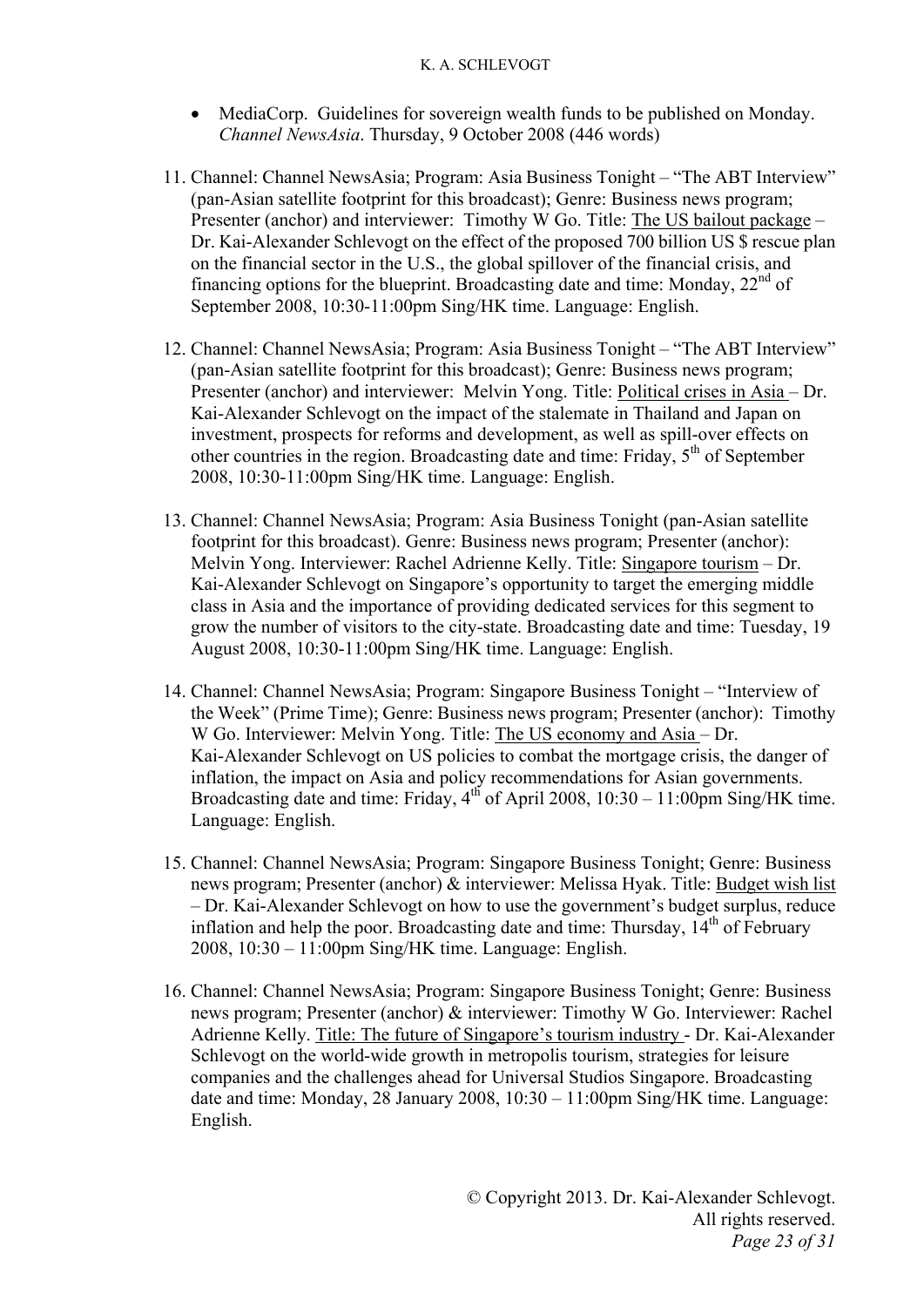- 17. Channel: Suria (Singapore). Program: Yang Ter (English translation: The Best of …). Episode: Singapore's aviation industry (Special focus: The advent of the A380). Genre: Documentary. Producer, presenter (anchor) & interviewer: Ms. Rita Zahara Mohamed Nazeer. Title: The future of the global aviation industry and the advent of "slow travel" – An interview with Dr. Kai-Alexander Schlevogt. Broadcasting date and time: 30 December 2007, 8.30-9:00 pm Sing/HK time. Language: Malay with English subtitles.
- 18. Channel: Channel NewsAsia; Program: Singapore Business Tonight "Interview of the Week" (Prime Time); Genre: Business news program; Presenter (anchor) & interviewer: Timothy W Go. Title: Review of 2007 and outlook for the next year – Dr. Kai-Alexander Schlevogt on the sub-prime crisis, Singapore's national strategy, the Beijing Olympics, as well as opportunities and threats in 2008. Broadcasting date and time: Friday,  $28^{th}$  of December 2007, 10:30 – 11:00pm Sing/HK time. Language: English.
- 16. Channel: Channel NewsAsia; Program: Money Mind; Genre: Business news program; Presenter: Melvin Yong. Title: Singapore's ageing population, retirement system changes and individual planning for old age – Dr. Kai-Alexander Schlevogt on the quality of Singapore's retirement system in international comparison, the limits on extending the working age and implications of interest rate increases in the Central Provident Fund (CPF). Interviewer: Frederick Lim. Broadcasting date and time: Sunday, 23rd of September 2007, 9:30 – 10:00 pm Sing/HK time.
- 17. Channel: Channel NewsAsia; Program: Singapore Business Tonight "Interview of the Week" (Prime Time); Genre: Business news program; Presenter: Gerard Lam. Title: The technological challenges of financial markets – Dr. Kai-Alexander Schlevogt on the risks associated with new technologies in stock exchanges, lessons from technical glitches, the importance of technology for derivative products, and Singapore's prospects for developing innovative financial products and becoming a world-class finance hub. Broadcasting date and time: Friday, 7<sup>th</sup> of September 2007, 10:30 pm Sing/HK time.
- 18. Channel: Channel NewsAsia; Program: Singapore Business Tonight (Prime Time); Section: Industry Watch. Genre: Business news program; Presenter: Gerard Lam. Title: The challenges of stock exchanges around the world – Dr. Kai-Alexander on what drives the global tie-ups of bourses, the opportunities, threats and end result of the consolidation wave, and recommendations on the geographic expansion strategy of the Singapore Stock Exchange. Broadcasting date and time: Tuesday, 5 June 2007, 1030 pm Sing/HK time.
- 19. Channel: Channel NewsAsia; Program: Singapore Business Tonight (Prime Time); Genre: Business news program; Presenter: Gerard Lam. Title: The value of Corporate Social Responsibility (CSR) for internationalizing companies – Dr. Kai-Alexander on what drives the adoption of socially responsible corporate practices, their importance for improving a company's image overseas, their impact on the bottom-line, and recommendations on how to become a responsible corporate citizen. Broadcasting date and time: Wednesday, 16 May 2007, 1030 pm Sing/HK time.
- 20. Channel: Channel NewsAsia; Program: Singapore Business Tonight "Interview of the Week" (Prime Time); Genre: Business news program; Presenter: Gerard Lam.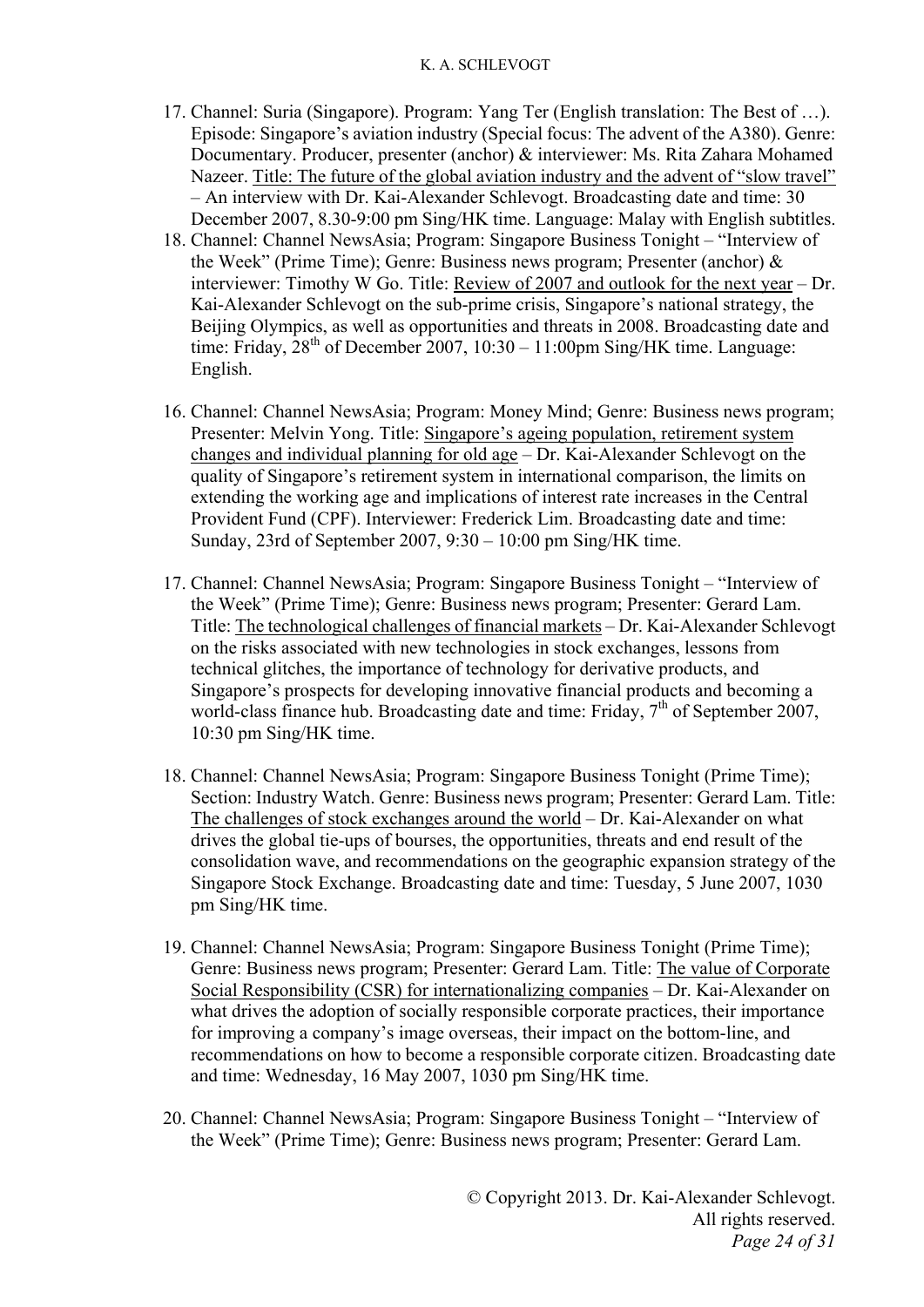Title: China's financial system under pressure – Dr. Kai-Alexander Schlevogt on the impact of China's economy on the world, financial system vulnerabilities, recommendations for the nation's reform agenda, and future market developments. Broadcasting date and time: Friday, 2 March 2007, 1030 pm Sing/HK time.

- 21. Channel: Channel NewsAsia; Program: Singapore Business Tonight "Interview of the Week" (Prime Time); Genre: Business news program; Presenter: Gerard Lam. Title: Competition in the global aviation space is heating up – Dr. Kai-Alexander Schlevogt on emerging global trends, Singapore Airlines' strategies, and the future of the Singapore Girl. Broadcasting date and time: Wednesday, 21 February 2007, 1030 pm Sing/HK time.
- 22. Channel: Channel NewsAsia; Program: Singapore Business Tonight Genre: Business news program; Presenter: Gerard Lam. Title: The Budget 2007 – Dr. Kai-Alexander Schlevogt on government investment into R & D and education, indirect taxation for consumers, and corporate taxes. Broadcasting date and time: Monday, 12 February 2007, aired during second commercial break on Singapore Business Tonight, which started at 1030 pm Sing/HK time.
- 23. Channel: Channel NewsAsia; Program: Singapore Business Tonight; Genre: Business news program; Presenter: Gerard Lam. Title: Liberalization of basic postal services in Singapore – Dr. Kai-Alexander Schlevogt on the impact of de-monopolization on the industry, SingPost and consumers. Broadcasting date and time: Wednesday, 7 February 2007, 1030 pm Sing/HK time.
- 24. Channel: Channel NewsAsia Interactive. S2006: International Monetary Fund/ World Bank Group Boards of Governors Annual Meetings Special Report. Title: Interview with Dr. Kai-Alexander Schlevogt: The IMF and World Bank Group - How they affect Asia. September 8, 2006.
- 25. Channel: Channel NewsAsia; Program: Singapore Business Tonight "Interview of the Week" (Prime Time); Genre: Business news program; Presenter: Gerard Lam. Title: High-impact leadership transition – Dr. Kai-Alexander Schlevogt on the key success factors for effective CEO succession. Broadcasting date and time: Friday, 28th July, 2006, 1030 pm Sing/HK time.
- 26. Shanghai TV. Television appearance of Prof. Schlevogt. Topic: Entrepreneurs in China (in Chinese). 2001.
- 27. Shenzhen Hunan Satellite TV (Hunan Weishi), Television Appearance of Prof. Schlevogt. Program: New Youth (Xin Qingnian), Special New Year Eve program, December 31, 1999. Topic: Entrepreneurs in China (in Chinese).

### **XI. RADIO INTERVIEWS**

1. Temasek Holdings unveils new charter. Featuring comments by Dr. Kai-Alexander Schlevogt. Station: *938 Live* (aired on 93.8 FM in Singapore). Program: Business Bulletin. Aired: Tuesday, 25 August 2009, 7.40pm and 8.40pm.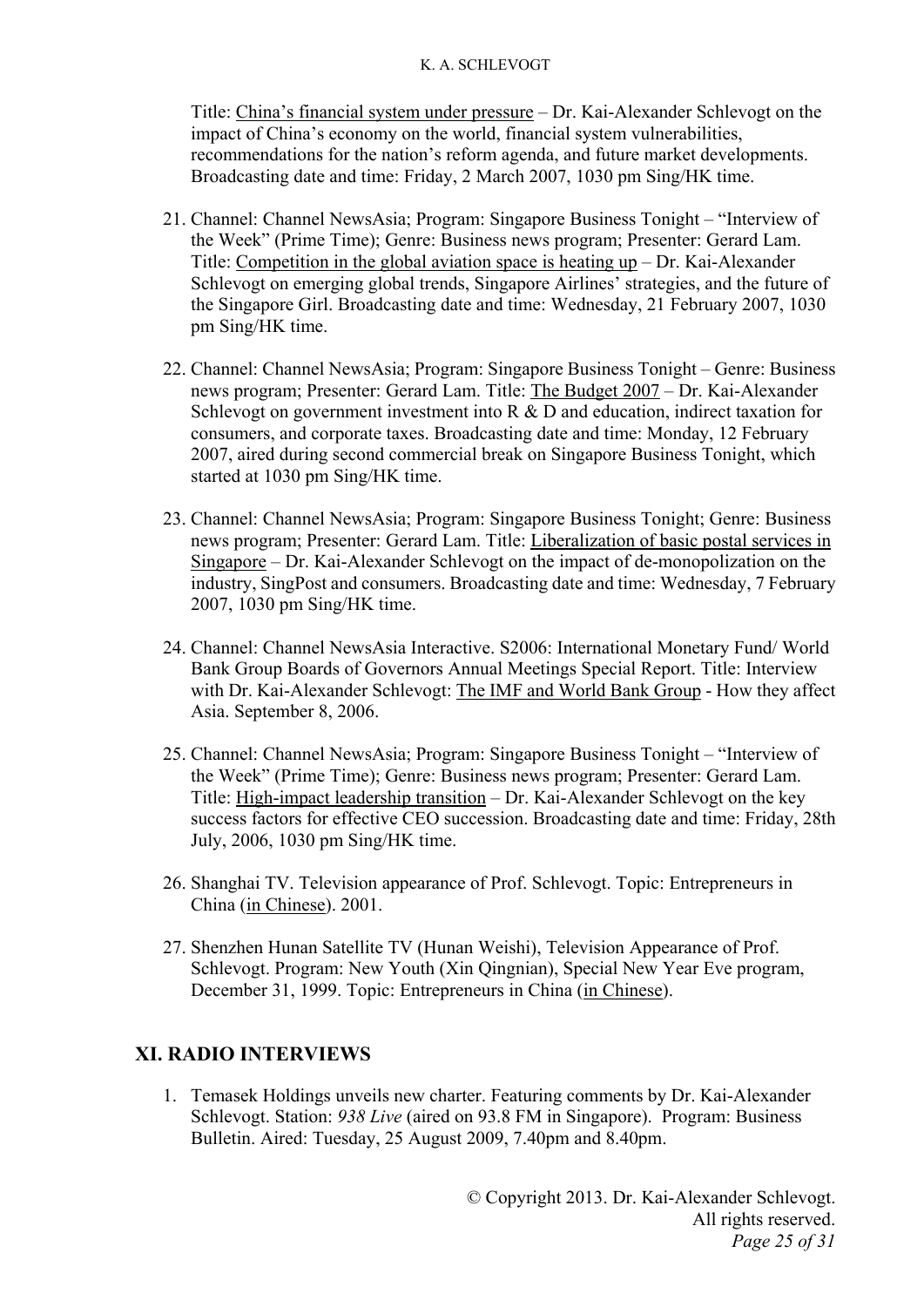- 2. Hong Kong: England was somewhat hypocritical at that time Part 1 (香港: 英国当 年有些虚伪). *Deutsche Welle* (in Chinese). Interviewer: Ms. Danhong Zhang. Aired on 21 June 2007.
- 3. Hong Kong: England was somewhat hypocritical at that time Part 2 (香港: 英国当 年有些虚伪). *Deutsche Welle* (in Chinese). Interviewer: Ms. Danhong Zhang. Aired on 22 June 2007.
- 3. Fractured state: Do the disparities of wealth threaten the stability of China? Interview with Kai-Alexander Schlevogt, permanent foreign professor at Beijing University. *BBC World Service*. Interviewer: Christopher Gunnes. 11 December 2000.

# **XII. WEBCASTS**

The art of Chinese management: Learning from China to succeed in the 21st century. Global Webcast. *Ernst & Young Global Business Performance Thinktank (GBPT*). Wednesday, 23 September 2009. 9-10am CET.

# **XIII. DISSERTATIONS**

- 1. The art of Chinese management? An empirical study of the nature, causes and outcomes of organizational structure and management practices in companies from selected cities in mainland China. Ph.D. thesis, University of Oxford (United Kingdom), 1998, 441 pages. Ann Arbor, MI: UMI Research Press. UMI Number: 99-13-130. AAT 9913130.
	- Bodleian Library (Oxford) call number: MS. D.Phil. c.15164; barcode: 602367733
	- Said Business School Library (Oxford) call number: Thesis (DPhil.); barcode: 305665129
- 2. Identification, analysis and evaluation of factors influencing (de-)centralisation in the Taiwanese "Trans-World Television Production Co." company: A field research project in organisational design and dynamics. M.Sc. thesis, London School of Economics and Political Science (United Kingdom), 1995, 103 pages. Ann Arbor, MI: UMI Publisher. UMI Number: 13-92-173. AAT 1392173.

# **XIV. WORK QUOTED**

- 3. Lee, Siew Hua. Think outside the POSTBOX. *Straits Times*. Straits Times Saturday Special Report. Saturday, 3 April 2010. Pp. B16-18 (2,513 words). Prof. Schlevogt's comment on page B16:
	- On the episode, Professor Kai-Alexander Schlevogt, an expert on transformational leadership at the National University of Singapore Business School, says: 'It is commendable that SingPost tries hard to achieve innovation breakthroughs.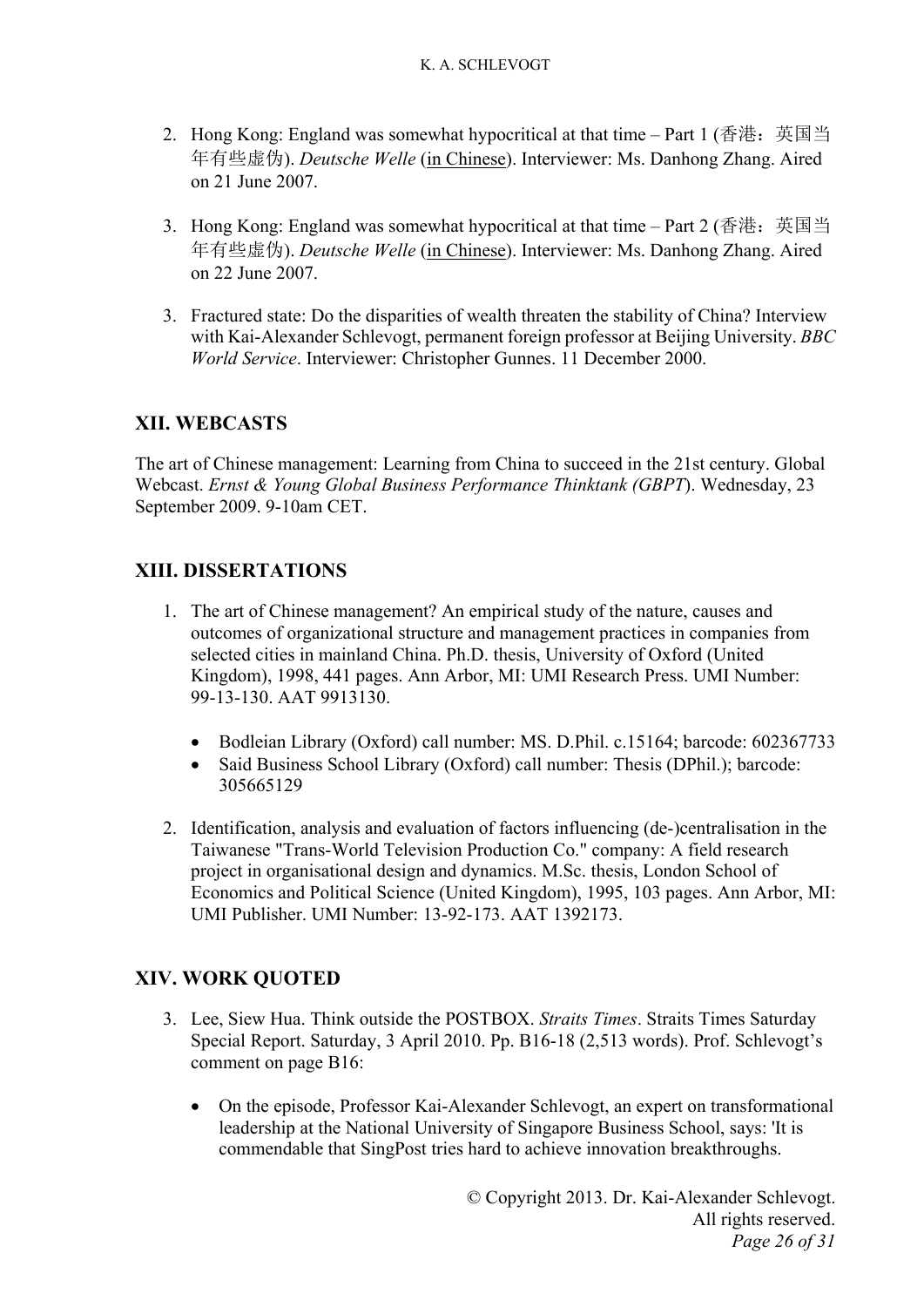- 'But transformational leaders have to ensure that their message of change resonates with what I call the 'innovation abode'. This consists of diverse constituents, such as customers, suppliers, investors, academics, NGOs, journalists and government officials.
- 'Only through the accumulation of many 'credibility points', helmsmen gain the freedom to deviate significantly from firmly established group norms.
- 'Promoting graffiti, which many Western governments unfortunately condone, clearly is wrong. Leaders in Singapore need to stay true to what has made this island state successful.'
- 4. Tutton, Mark. The most influential business books. *CNN International*. World Business. Thursday, 17 September 2009. Features the following comments by Dr. Kai-Alexander Schlevogt on the book "How to Win Friends & Influence People" by Dale Carnegie:
	- Dr. Kai-Alexander Schlevogt, Associate Professor of Management Practice, National University of Singapore Business School: "I read this book when I was a child dreaming of becoming a top manager in a leading multinational corporation in a distant country."
	- "I still remember its truly transformational lessons in social competence. More than any other self-improvement book, it has taught me how to influence others with integrity, above all by valuing and respecting each person as a unique individual with idiosyncratic needs."
- 5. Ng, Baoying. Analysts say Temasek's update of charter timely. *Channel NewsAsia*. Tuesday, 25 August 2009.
	- Kai-Alexander Schlevogt, associate professor of Management Practice, NUS Business School, said: "I think it's a very good sign that Temasek continuously updates its charter. It shows its flexibility in adjusting to changing market conditions. "What I especially appreciate about the new charter is the emphasis on commercial principles and a very clear statement about how Temasek actually involves itself in the companies."
	- However, NUS Business School's Professor Kai said he would have liked more detail on the charter, for example, the process by which it is designed. Mr Schlevogt said: "In the future, it could be nice if we knew who participated in drafting the charter. I would suggest that the stakeholders are actively involved in drafting the charter. We want to leverage the diversity of stakeholders, incorporate different objectives. That's why we need to know who's involved. This is a sign of transparency. "At the end of the day, it's the leadership of Temasek and the shareholder in the first place – the Ministry of Finance. But other stakeholders like employees, and the broader community should be involved as well."
- 1. Ray, Tirna. Leadership in the time of turbulence -With business not as usual, B-Schools are focusing on leadership training to help executives tide over hard times. *Times of*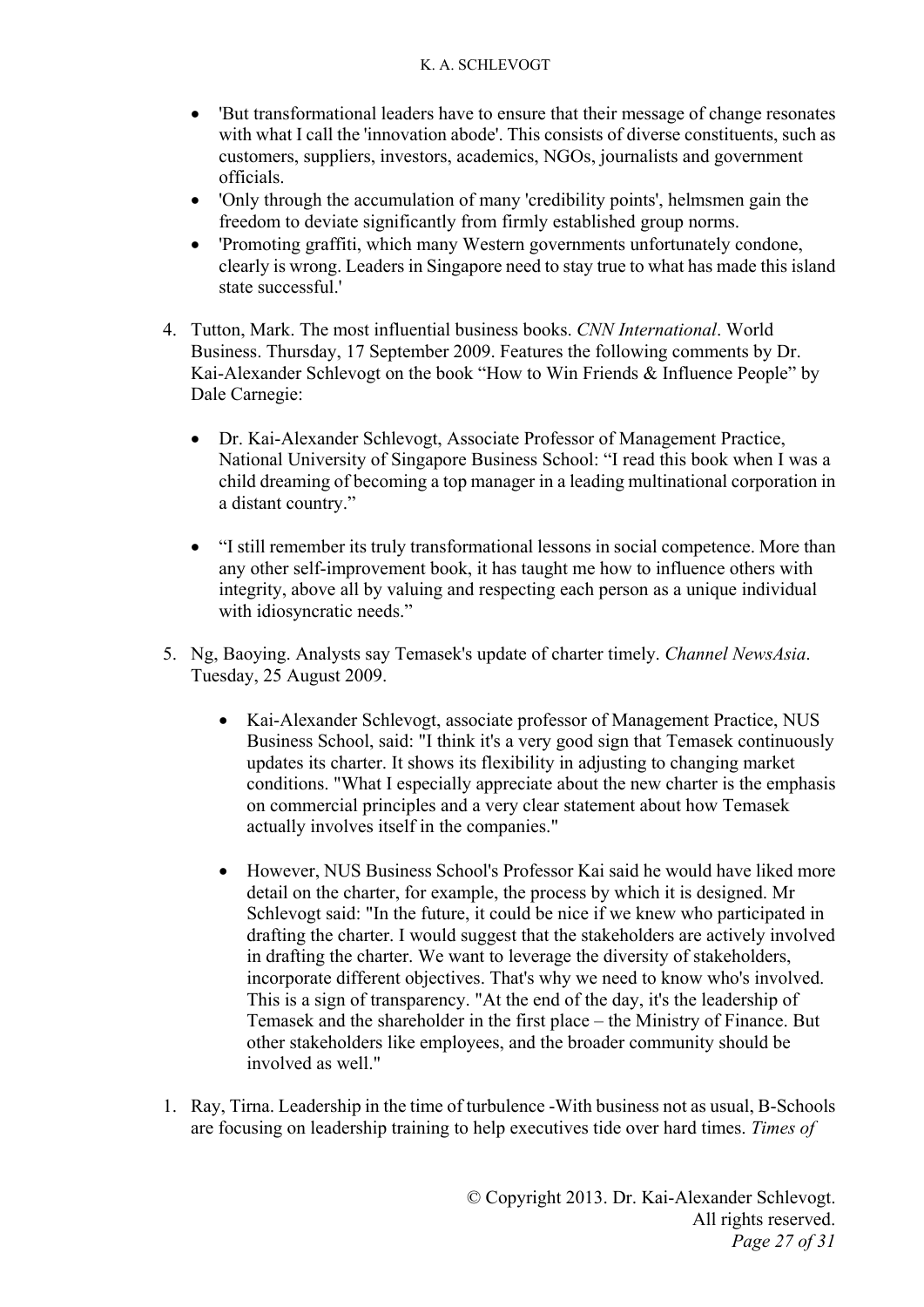*India*. Education Times (Delhi Edition). CEB VII Special. Section: Time Out. Monday, 13 April 2009. Page 8 [Circulation of about 2.4 million copies].

- Kai-Alexander Schlevogt, associate professor, department of business policy, National University of Singapore (NUS) Business School, feels that a leader should be brave to not follow the crowd in terms of layoffs. Else, there will not be enough talent to take advantage of the upturn when things improve.
- 2. Cheow, Xin Yi. A time for economic soul-searching. *Today*. Business Section. Thursday, 16 April 2009. Pages B1-B2.
	- "Said NUS Business School Associate Professor of Management Practice Kai-Alexander Schlevogt: "Now is a propitious time for the strategic review, since the Government and its citizens currently have a strong sense of urgency, which facilitates implementation. The academic opined that Singapore was "too reliant" on the United States as a key customer".
- 3. MediaCorp News. Sovereign wealth funds should not cave in to pressure to invest domestically. *Channel NewsAsia*. Tuesday, 10 February 2009 (463 words).
	- Sovereign wealth funds around the world are under pressure to prop up their domestic markets in the current global recession by investing at home. But analysts say this may not be a good idea. They say this may ease things in the short run, but will create longer-term problems.
	- If funds choose to do so, analysts say it is also highly possible that they will move on to investing in foreign industries and businesses that are important to their own economies. This then introduces political motivations into the investment process. Observers say this will have negative consequences for funds such as Temasek and the Government of Singapore Investment Corporation (GIC).
	- Associate professor of management practice at the NUS Business School, Kai-Alexander Schlevogt, said: "If they do that, it will have very negative international consequences. Temasek and GIC have cultivated an image of independence and entrepreneurial spirit of making the right choices because of economic reasons.
	- "If you start this, people abroad will see this as a politically-driven entity. And you may get some short-term gains but the longer-term damage to the reputation will be difficult to heal."
	- Political motivations are also likely to hamper business decisions. Professor Kai said: "As a rule of thumb, politicians are very bad businessmen. They have a competitive advantage in their field, but the business people usually have much better market insights, better at allocating resources.
	- "This applies especially to Western countries as soon as money goes to the government, they use it for all kinds of purposes, but not for the highest yields."
	- He added that downturns usually bring a form of corporate restructuring by weeding out weaker firms. And it is unwise for governments to interfere with this process.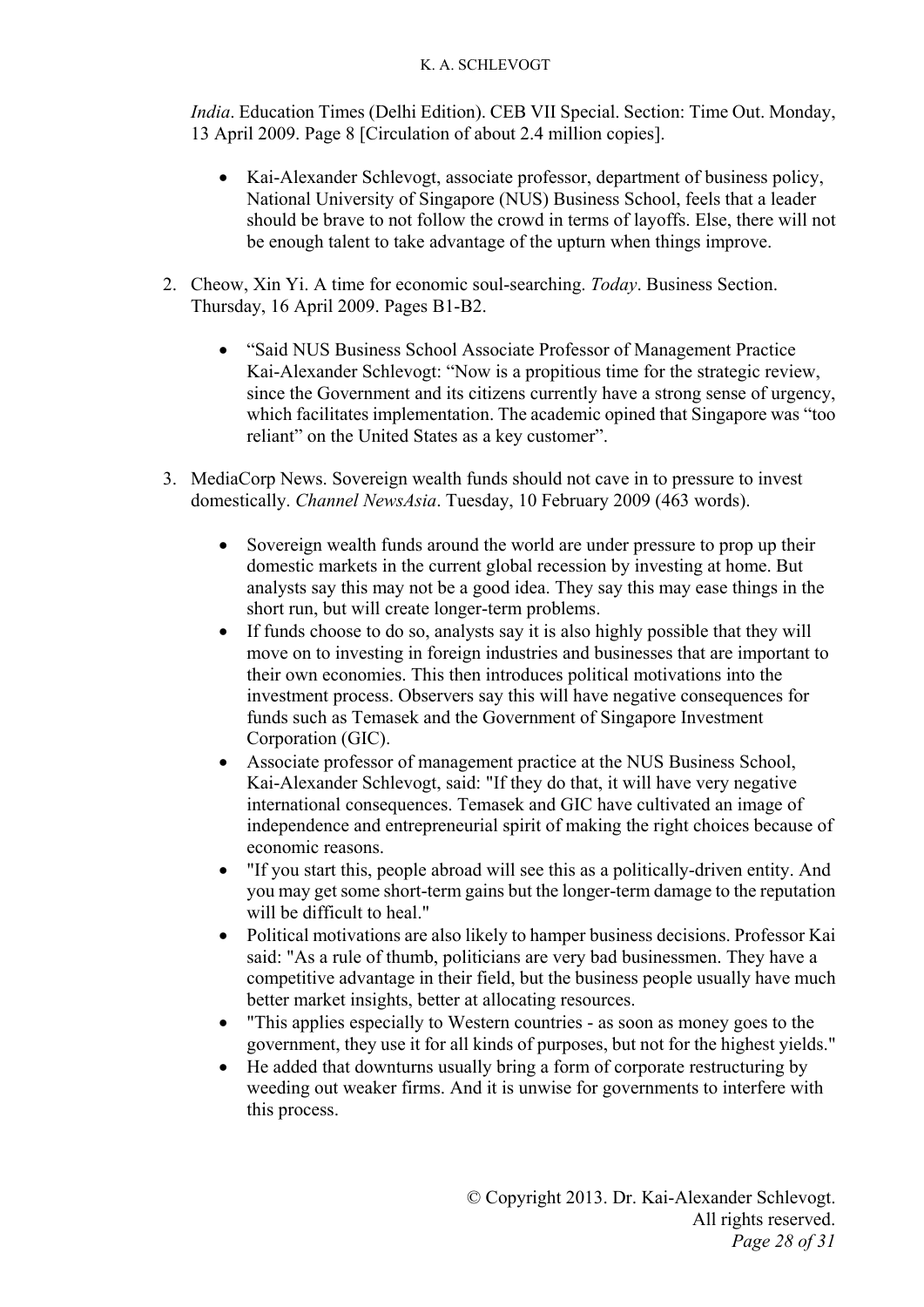- 4. Loh. Christie. Ho Ching to step down; American to take over as CEO in October; strategy may change, say analysts. *Today*. Saturday, 7 February 2009 (891 words)
	- Associate Professor Kai-Alexander Schlevogt of the NUS Business School told Channel NewsAsia that the leadership change is "a very bold decision which also carries some risks" in the current environment, where continuity, credibility and networks are of prime importance.
- 5. MediaCorp News. Temasek's leadership change a "bold decision". *Channel NewsAsia*. Friday, 6 February 2009 (576 words).
	- Some market watchers called the leadership change a "bold decision", given the current global economic downturn. But they also refuted suggestions that Ms Ho was stepping down because of poor performance. NUS Business School's Associate Professor of Management Practice, Kai-Alexander Schlevogt, said: "I think Temasek has to be self-confident. It is really is a gold standard for a sovereign wealth fund. It's very well-managed, and they recruit the leadership talent based on merit.
	- "And so, they should be really very confident about this kind of selections. Temasek doesn't have to defend itself. It's a very successful company. It has been hit, but everybody has been hit (by the economic downturn). I don't think that this can be attributed to bad leadership.
	- "Actually, Ms Ho is extremely well-respected in the world of finance. So, I think Temasek should be confident about its leadership choice."
- 6. Kelly, Rachel. Mega projects expected to continue, but at slower pace. *Channel NewsAsia*. Monday, 24 October 2008.
- 7. Ng, Baoying. Experts say sovereign wealth fund guidelines are a good step forward. *Channel NewsAsia*. Monday, 13 Oct 2008.
- 8. MediaCorp. Guidelines for sovereign wealth funds to be published on Monday. *Channel NewsAsia*. Thursday, 9 October 2008 (446 words).
- 9. Hein, Christoph. Singapore High salaries for professors from all around the world (Singapur - Hohe Gehälter für Professoren aus aller Welt). *Frankfurter Allgemeine Sonntagszeitung*. Special report: The new geography of education (Die neue Geographie der Bildung). Economics section. Sunday, 14 September 2008. Page 46.
- 10. Agence France Presse (AFP- National News Agency of France). Singapore Exchange to roll out new trading engine. Wednesday, 26 September 2007 (438 words).
- 11. Loo, Jean Qingwen. Hong Kong, You're Beautiful Ten years of change in this most vibrant of cities. *Asian Geographic*. Pp. 32 – 43 (Photos by Ben Simmons). Prof. Schlevogt quoted on page 40.
- 12. Zhang, Danhong. Hong Kong also has concerns: Media freedom and democracy (香港 也有忧:新闻自由和民主). *Deutsche Welle* (in Chinese). Radio broadcast aired and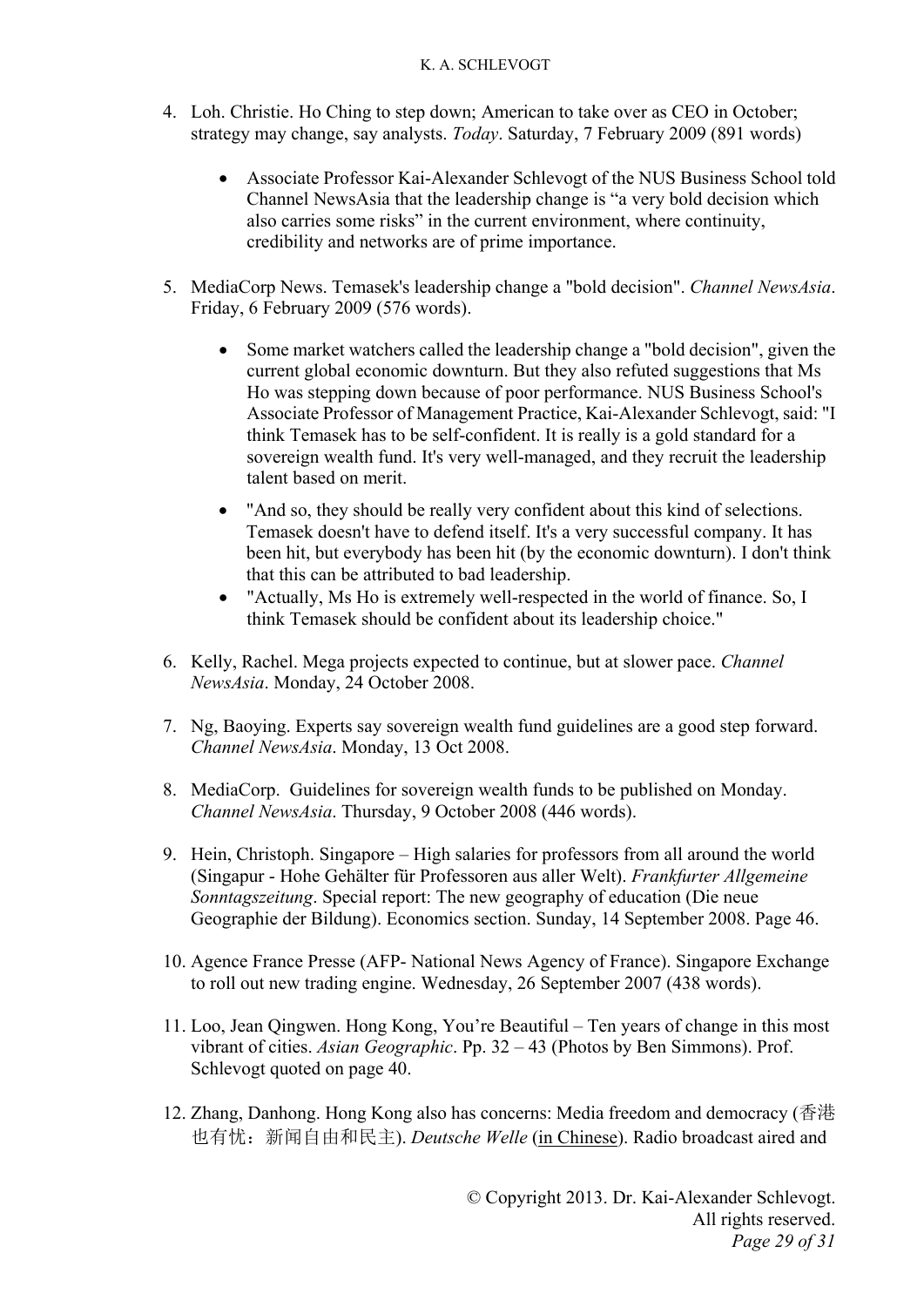article published on Sunday, 1 July 2007. http://www.dw-world.de/dw/article/0,2144,2652876,00.html

- 13. Zhang, Danhong. Since 10 years, 'one country, two systems' (Seit zehn Jahren 'ein Land, zwei Systeme'). *Deutsche Welle* (in German). Radio broadcast aired and article published on Sunday, 1 July 2007. http://www.dw-world.de/dw/article/0,2144,2648402,00.html
- 14. Singapore postal rates unlikely to come down despite liberalization of sector. *Channel NewsAsia*. Wednesday, 7 February 2007.
- 15. Loh, Christie. In theory, you've got cheaper mail SingPost monopoly to end, but others say it still has the edge. *Today*. Section: Hot News - Tuesday, February 6, 2007 pp. 1 and 3.
- 16. Lee, Sze Yong: Postal boy for change. *Straits Times*. Section: Life! Life News. 22 July 2006 (1,217 words)

That strategy gets the nod from Visiting Associate Professor Kai-Alexander Schlevogt from the National University of Singapore Business School, who cautions against expanding too quickly as it can strain training and resources.

17. Plans to develop China's western provinces are about more than economics. *The Economist*, 23 December 2000.

### **XV. ARTICLES ABOUT PROF. SCHLEVOGT**

- 1. Berlin/Brandenburg. Willy-Brandt-Haus, July 11, 2003. Speech of Professor Kai-Alexander Schlevogt (Referat von Professor Kai-Alexander Schlevogt). *Newsletter of the Friends of the London School of Economics and Political Science e.V. (Newsletter der Freunde der London School of Economics and Political Science e.V.*). 2002/03. P. 13.
- 2. Ding, Dayong (2002). Using Oriental style to teach Western management (in Chinese). *China Marketing*, June (2), pp. 64-65.
- 3. Wilmot, Ben. A German Business School: This new institute will cater for students from China and the rest of Asia. 2002. *Asia-Inc*. May. pp. 50-51.
- 4. Sciannimonaco, Davide (2002). "Pioneering is an art": An interview with Kai-Alexander Schlevogt -CEMS 95. *CEMS Alumni Review*. No. 8, April. pp. 22-23.
- 5. Liu, Xu-dong. 2001. *My MBA life in Peking University*. Peking: China Industrial Publisher. Section about Prof. Kai-Alexander Schlevogt: pp. 182-186.
- 6. Market research in China: Shaping is better than being shaped! *EU-China Junior Management Training Newsletter*. 2000. May, p. 4.